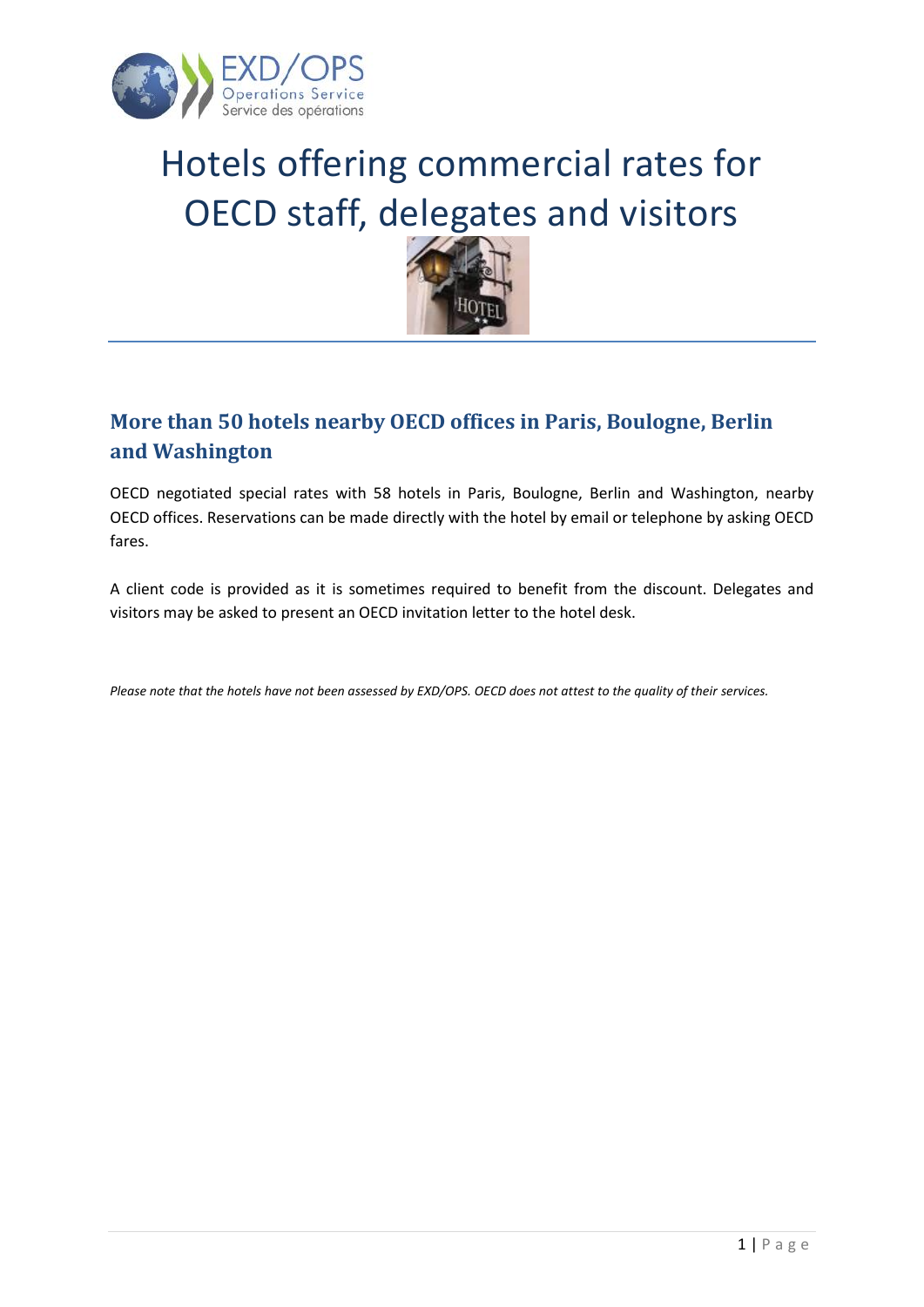<span id="page-1-0"></span>

# **Table of Contents page**

| Introduction                                                        |    |
|---------------------------------------------------------------------|----|
| 2 star hotels close to OECD Headquarters - Paris $16th$             | 3  |
| 3 star hotels close to OECD Headquarters $-$ Paris 16 <sup>th</sup> | 4  |
| 4 star hotels close to OECD Headquarters $-$ Paris 16 <sup>th</sup> | 8  |
| 5 star hotels close to OECD Headquarters $-$ Paris 16 <sup>th</sup> | 12 |
| 3 star hotels close to IEA - Paris $15^{th}$                        | 14 |
| 4 star hotels close to IEA - Paris $15^{th}$                        | 16 |
| 3 star hotels in Boulogne                                           | 17 |
| 4 star hotel in Berlin                                              | 18 |
| 4 star hotels in Washington                                         | 19 |
| 4 star hotels in Mexico                                             | 20 |

*List updated yearly (last update: February 2015)*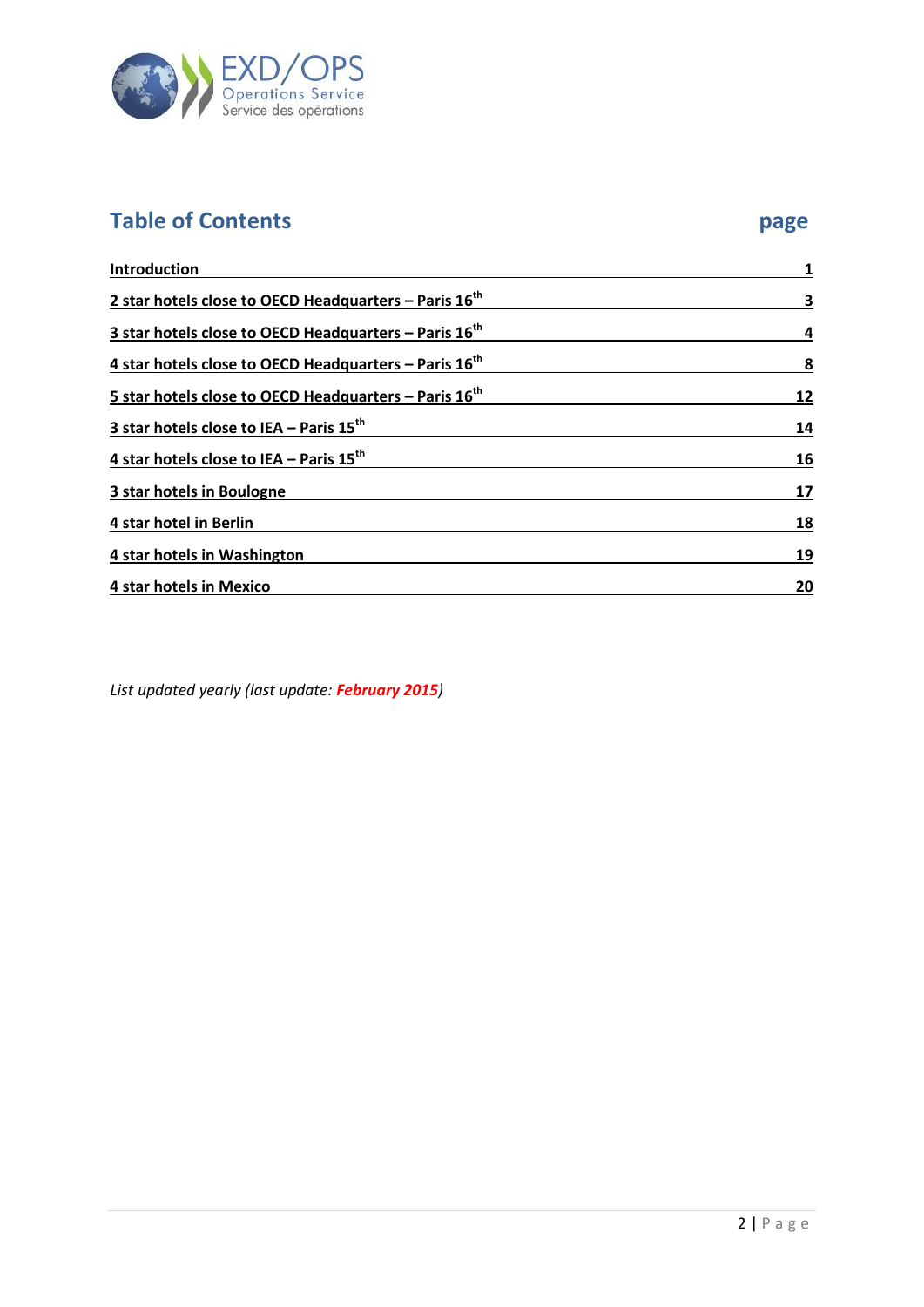## **2 star hotels close to OECD Headquarters – Paris 16th**

<span id="page-2-0"></span>

| Hotels ** - Paris 16 <sup>th</sup>                                                                                                                                                                                                                                      | <b>OECD</b> rate                                                  | <b>Breakfast</b>                      | <b>Other information</b>                                                                                                                                               |
|-------------------------------------------------------------------------------------------------------------------------------------------------------------------------------------------------------------------------------------------------------------------------|-------------------------------------------------------------------|---------------------------------------|------------------------------------------------------------------------------------------------------------------------------------------------------------------------|
| <b>ANGLETERRE ETOILE **</b><br>21, rue Copernic, 75016 Paris<br>Tel: +33 1 47 27 80 67<br>Fax: +33 1 84 10 56 90<br>Email: contact@hotelangleterre-etoile.com<br>Website: www.hotelangleterre-etoile.com<br>Metro: Boissière or Victor Hugo<br>Distance from OECD: 2 Km | Single /double/Twin:<br>115 € to 138 €                            | 9€                                    | Free Wi-Fi<br>29 rooms<br>Free of charge cancellation<br>until the day before the<br>arrival date before noon                                                          |
| <b>BOILEAU **</b><br>81, rue Boileau, 75016 Paris<br>Tel: +33 1 42 88 83 74<br>Fax: +33 1 45 27 62 98<br>Email: info@hotel-boileau.com<br>Website: www.hotel-boileau.com<br>Metro: Exelmans<br>Distance from OECD: 3 Km                                                 | Single: 99 €<br>Double: 119 €                                     | Included                              | Free Wi-Fi<br>31 rooms                                                                                                                                                 |
| <b>EXELMANS **</b><br>73, rue Boileau, 75016 Paris<br>Tel: +33 1 42 24 94 66<br>Fax: +33 1 40 50 37 91<br>Email: exelmans@escapade-paris.com<br>Website: www.hotelexelmans.com<br>Metro: Exelmans<br>Distance from OECD: 2.8 Km                                         | Classic Room:<br>79 € to 94 €<br>Superior Room:<br>109 € to 124 € | Included                              | Book via: www.escapade-<br>paris.fr/espacepro<br><b>Client Code: OCDEPARIS</b><br>Free of charge cancellation<br>until 2 days prior to the<br>arrival date<br>50 rooms |
| LE HAMEAU DE PASSY **<br>48, rue de Passy, 75016 Paris<br>Tel: +33 1 42 88 47 55<br>Fax: +33 1 42 30 83 72<br>Email: contact@hameaudepassy.com<br>Website: www.hameaudepassy.com<br>Metro: La Muette or Passy<br>Distance from OECD: 0.9 Km                             | Single: 149€<br>Double: 163€<br>Twin: 172 €                       | Included                              | Free Wi-Fi<br>32 rooms                                                                                                                                                 |
| NICOLO **<br>3, rue Nicolo, 75116 Paris<br>Tel: +33 1 42 88 83 40<br>Fax: +33 1 42 24 45 41<br>Email: hotel.nicolo@wanadoo.fr<br>Website: www.hotel-nicolo.fr<br>Metro: Passy or La Muette<br>Distance from OECD: 0.9 Km                                                | Single: 152 €<br>Double: 178 €                                    | Included<br>$(+5 \in \text{in room})$ | <b>FARES ONLY AVAILABLE</b><br>UNTIL 31ST March 2015<br>Unlimited Wi-Fi:<br>$3 \epsilon$<br>28 rooms                                                                   |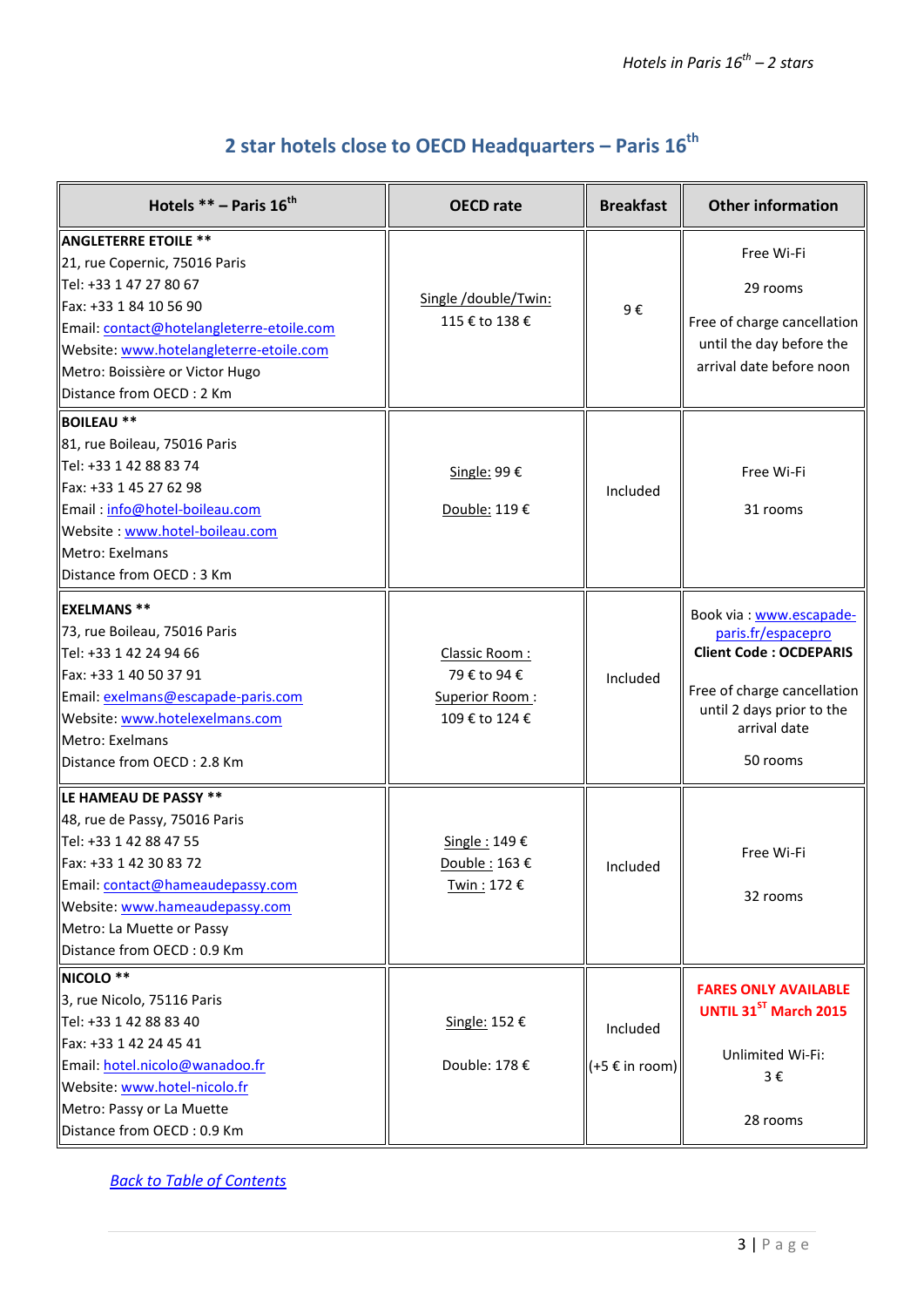| 3 star hotels close to OECD Headquarters - Paris $16^{th}$ |  |
|------------------------------------------------------------|--|
|                                                            |  |

<span id="page-3-0"></span>

| Hotels *** - Paris 16 <sup>th</sup>                                                                                                                                                                                                                                                     | <b>OECD</b> rate                                                   | <b>Breakfast</b>     | <b>Other information</b>                                                                              |
|-----------------------------------------------------------------------------------------------------------------------------------------------------------------------------------------------------------------------------------------------------------------------------------------|--------------------------------------------------------------------|----------------------|-------------------------------------------------------------------------------------------------------|
| AERO ***<br>3, Place de Passy, 75016 Paris<br>Tel: +33 1 46 47 10 00<br>Fax: +33 1 46 47 09 19<br>Email: contact@parishotelaero.com<br>Website: www.parishotelaero.com<br>Metro: Passy or La Muette<br>Distance from OECD: 0.9 Km                                                       | Single:<br>110€<br>Double/Twin:<br>149€<br>Superior:<br>179€       | 12€                  | Free Wi-Fi<br>14 rooms                                                                                |
| <b>AMBASSADE ***</b><br>79, rue Lauriston, 75116 Paris<br>Tel: +33 1 45 53 41 15<br>Fax: +33 1 45 53 30 80<br>Email: paris@hotelambassade.com<br>Website: www.hotelambassade.com<br>Metro: Boissière or Victor Hugo<br>Distance from OECD: 2.1 KM                                       | Classic Room:<br>122 € to 141 €<br>Comfort Room:<br>138 € to 157 € | <b>Buffet</b><br>16€ | Free Wi-Fi<br>38 rooms<br>Free of charge cancellation until<br>14h the day before the arrival<br>date |
| <b>BEAUSEJOUR RANELAGH ***</b><br>99, Rue Ranelagh, 75016 Paris<br>Tel: +33 1 42 88 14 39<br>Fax: +33 1 40 50 81 21<br>Email: hotelbeausejourranelagh@wanadoo.fr<br>Website: www.hotel-beausejour-ranelagh.com<br>Metro: Ranelagh<br>Distance from OECD: 1 Km                           | Single:<br>120€<br>Double:<br>150 € to 170 €<br>Superior:<br>200€  | 9€                   | 30 rooms                                                                                              |
| <b>BEST WESTERN AU TROCADERO ***</b><br>3, avenue Raymond Poincaré, 75116 Paris<br>Tel: +33 1 47 27 33 30<br>Fax: +33 1 47 27 80 85<br>Email: info@hotelautrocadero.com<br>Website: www.hotelautrocadero.com<br>Metro: Trocadéro<br>Distance from OECD: 1.6 Km                          | Single:<br>150 € to 180 €<br>Double/Twin:<br>155 € to 198 €        | Included             | Free Wi-Fi<br>27 rooms<br><b>Reservations must be made</b><br>directly with the hotel                 |
| BEST WESTERN EIFFEL AUTEUIL ***<br>11, rue Claude Terrasse, 75016 Paris<br>Tel: +33 1 45 25 30 30<br>Fax: +33 1 42 88 22 72<br>Email: eiffelauteuil@my-paris-hotel.com<br>Website: www.hotel-paris-tour-eiffel.fr<br>Metro: Exelmans or Porte Saint Cloud<br>Distance from OECD: 2.9 Km | Single:<br>110 € up to 140 €<br>Double:<br>120 € up to 150 €       | Included             | Free Wi-Fi<br>51 rooms                                                                                |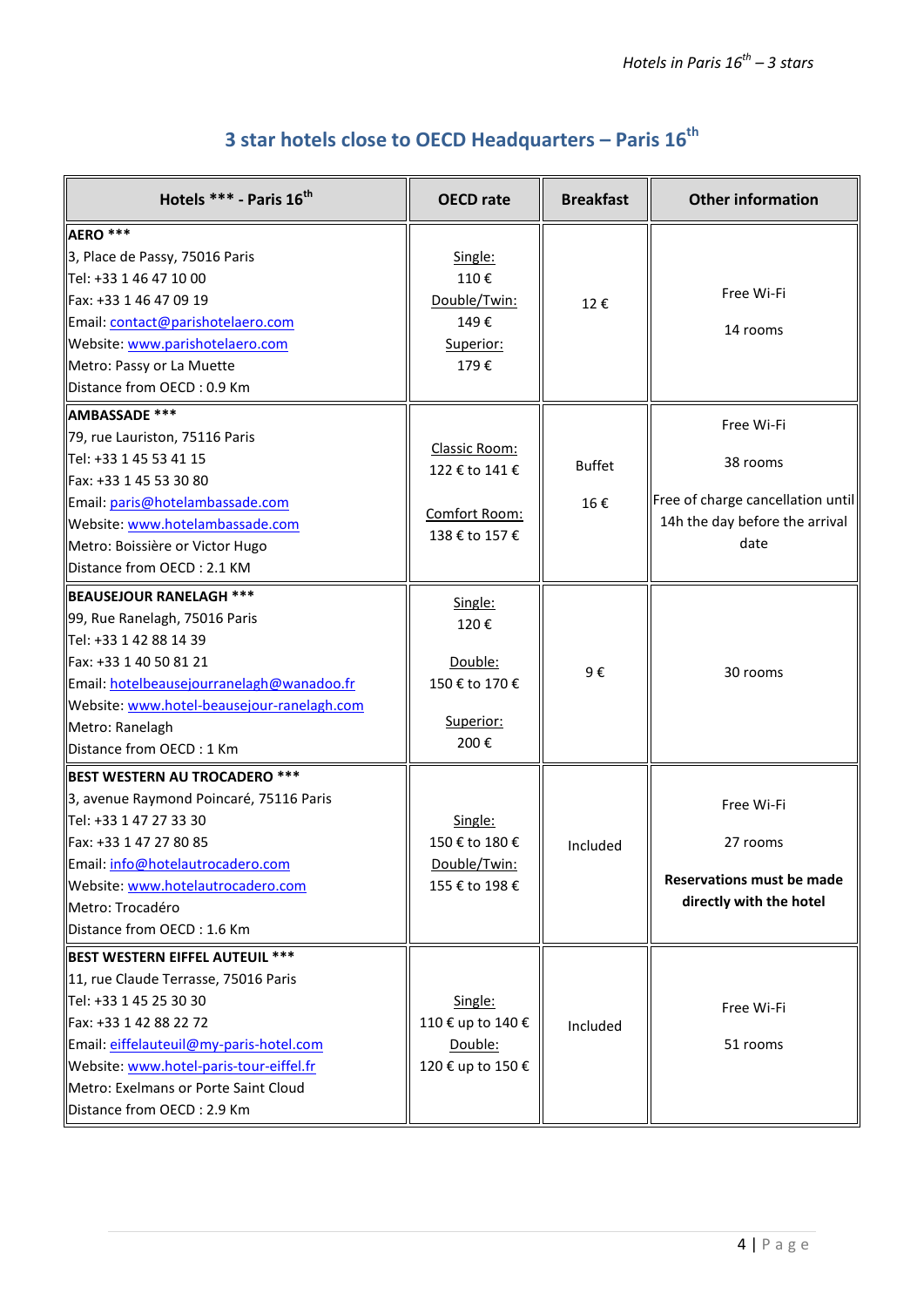| Hotels *** - Paris 16 <sup>th</sup>                                                                                                                                                                                                                            | <b>OECD</b> rate                                                                                                                                                                                  | <b>Breakfast</b> | <b>Other information</b>                                                                                                              |
|----------------------------------------------------------------------------------------------------------------------------------------------------------------------------------------------------------------------------------------------------------------|---------------------------------------------------------------------------------------------------------------------------------------------------------------------------------------------------|------------------|---------------------------------------------------------------------------------------------------------------------------------------|
| CITADINES TROCADERO ***<br>29, bis rue Saint Didier, 75116 Paris<br>Tel: +33 1 56 90 70 00<br>Fax: +33 1 47 04 5 07<br>Email: trocadero@citadines.com<br>Website: www.citadines.com/trocadero<br>Metro: Trocadero or Victor Hugo<br>Distance from OECD: 1.7 KM | Standard Room (1pers.):<br>128€*<br>Studio Classic (2pers.):<br>159€*<br>*Preferred rates not available<br>during Fair dates                                                                      | 12€              | Free Wi-Fi<br>97 accommodations<br>Book by phone:<br>+33 1 41 05 79 05<br>or by email:<br>resa@citadines.com                          |
| DE SEVIGNE ***<br>6, Rue Belloy, 75116 Paris<br>Tel: +33 1 47 20 88 90<br>Fax: +33 1 40 70 98 73<br>Email: contact@hoteldesevigne.com<br>Website: hoteldesevigne.com<br>Metro: Kleber or Charles de Gaulle Etoile<br>Distance from OECD: 2.2 Km                | Single: 137 €<br>Double: 170€                                                                                                                                                                     | Included         | Free Wi-Fi<br>30 rooms<br>Book via email:<br>resa@exclusive-hotels.com<br>or by phone:<br>+33 178 94 78 94                            |
| DU BOIS ***<br>11, rue du Dôme, 75116 Paris<br>Tel: +33 1 45 00 31 96<br>Fax: +33 1 45 00 90 05<br>Email: reservations@hoteldubois.com<br>Website: www.hoteldubois.com<br>Metro: Kléber or Victor Hugo<br>Distance from OECD: 2.2 Km                           | Single:<br>179€<br>Double:<br>201€                                                                                                                                                                | Included         | Free Wi-Fi<br>39 rooms with air-<br>conditioning<br>Book via email:<br>resa@exclusive-hotels.com<br>or by phone :<br>+33 178 94 78 94 |
| <b>EIFFEL KENNEDY ***</b><br>12, rue Boulainvilliers, 75016 Paris<br>Tel: +33 1 45 24 45 75<br>Fax: +33 1 42 30 83 32<br>Email: eiffelkennedy@wanadoo.fr<br>Website: www.eiffelkennedy.com<br>Metro: Ranelagh<br>Distance from OECD: 1.2 Km                    | Single:<br>135€<br>Double/Twin:<br>155€                                                                                                                                                           | Included         | Free Wi-Fi<br>Air-conditioning<br>30 rooms                                                                                            |
| <b>ETOILE TROCADERO ***</b><br>21, Rue saint Didier, 75116 paris<br>Tel: +33 1 45 53 01 82<br>Fax: +33 1 45 53 59 56<br>Email: hotel@etoiletrocadero.com<br>Website: www.etoiletrocadero.com<br>Metro: Boissière or Trocadero<br>Distance from OECD: 1.7 KM    | Single:<br>142€*<br>Double:<br>156€*<br>*Not available from :<br>15th to 21st June<br>14 <sup>th</sup> to 19 <sup>th</sup> September<br>29 <sup>th</sup> September to 07 <sup>th</sup><br>October | Included         | Wi-Fi with charge<br>23 rooms<br>Free of charge cancellation<br>until 24 hours before the<br>arrival date                             |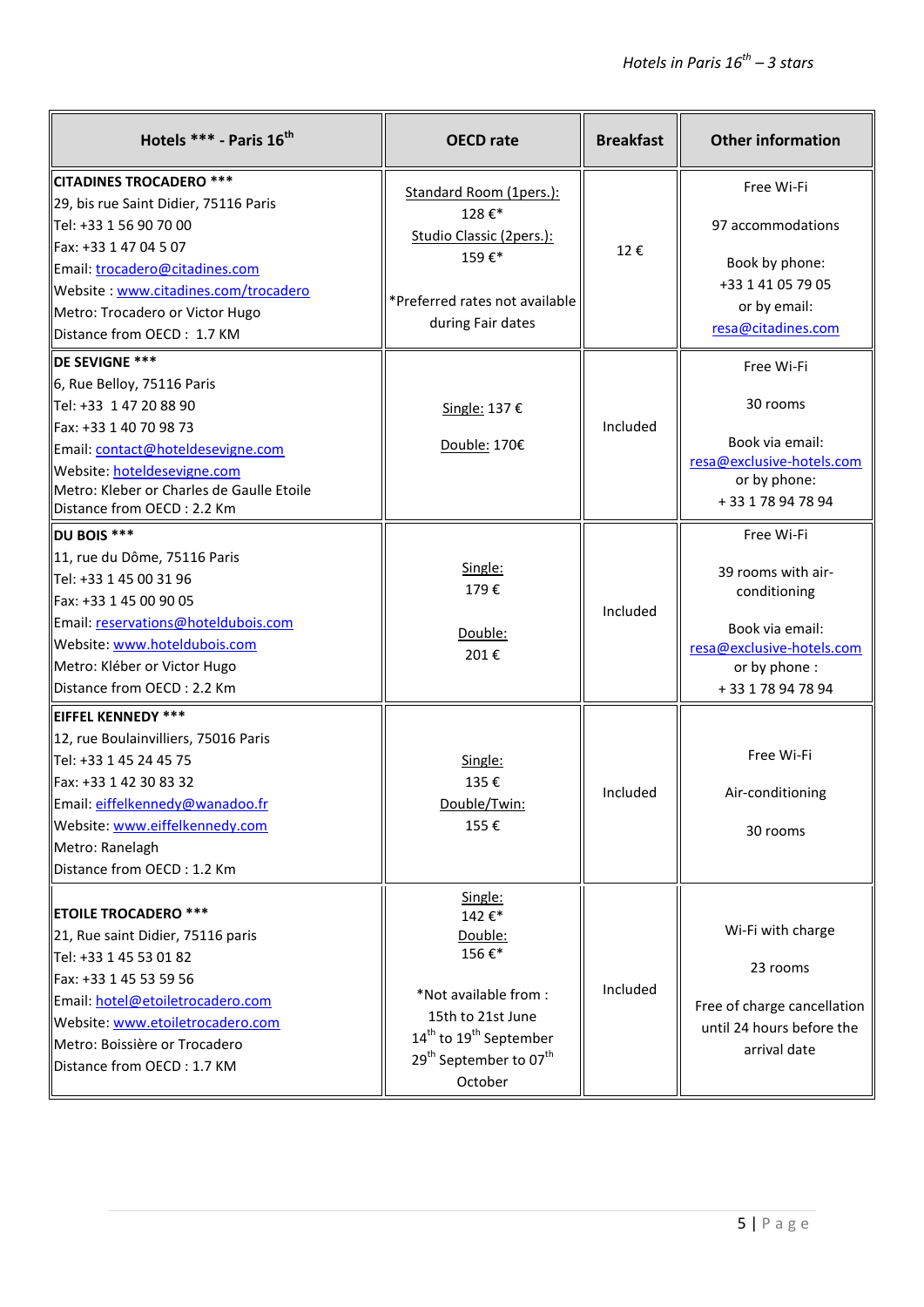| Hotels *** - Paris 16 <sup>th</sup>                                                                                                                                                                                                                           | <b>OECD</b> rate                                                                                                                                                                                                      | <b>Breakfast</b> | <b>Other information</b>                                                                                                    |
|---------------------------------------------------------------------------------------------------------------------------------------------------------------------------------------------------------------------------------------------------------------|-----------------------------------------------------------------------------------------------------------------------------------------------------------------------------------------------------------------------|------------------|-----------------------------------------------------------------------------------------------------------------------------|
| <b>FLORIDE ETOILE ***</b><br>14, rue Saint Didier, 75106 Paris<br>Tel: +33 1 47 27 23 36<br>Fax: +33 1 47 27 82 87<br>Email: floride.etoile@wanadoo.fr<br>Website: www.floride-paris-hotel.com<br>Metro: Boissière<br>Distance from OECD: 1.7 KM              | Single Club:<br>147 to 169 €*<br>Single Executive:<br>178 to 199 €*<br>+20 € for a double occupancy<br>*Preferred rates not available<br>during Fair dates                                                            | Included         | Free Wi-Fi<br>63 rooms<br>Free of charge cancellation<br>until 18h the day before the<br>arrival                            |
| GAVARNI ***<br>5, rue Gavarni, 75116 Paris<br>Tel: +33 1 45 24 52 82<br>Fax: +33 1 40 50 16 95<br>Email: reservation@hotelgavarni.com<br>Website: www.gavarni.com<br>Metro: Passy<br>Distance from OECD: 1.2 Km                                               | Standard:<br>105 € up to 115 €<br>Classic:<br>125 € up to 155 €<br>Classic Double:<br>155 € up to 185 €<br>Superior:<br>175 € up to 195 €<br>Suite Junior:<br>210 € up to 230 €<br>Suite Junior:<br>340 € up to 390 € | Included         | Free Wi-Fi<br>25 rooms<br><b>GREEN HOTEL ECOLABEL</b><br>Free of charge cancellation<br>48 hours before the arrival<br>date |
| KLEBER ***<br>7, rue Belloy, 75116 Paris<br>Tel: +33 1 47 23 80 22<br>Fax: +33 1 49 52 07 20<br>Email: kleberhotel@gmail.com<br>Website: www.kleberhotel.com<br>Metro: Kléber / Boissière / Charles de Gaulle-Etoile<br>Distance from OECD: 2.2 Km            | Fares from 75 $\epsilon$<br>direct booking link here                                                                                                                                                                  |                  | Free Wi-i                                                                                                                   |
| LES HAUTS DE PASSY ***<br>$\vert$ 37, rue de l'Annonciation, 75016 Paris<br>Tel: +33 1 42 88 47 28<br>Fax: +33 1 42 88 99 09<br>Email: hotel@leshautsdepassy.com<br>Website: www.leshautsdepassy.com<br>Metro: Passy or La Muette<br>Distance from OECD: 1 Km | Single:<br>115 € to 155 €<br>Double:<br>125 € to 159 €                                                                                                                                                                | Included         | Free Wi-Fi<br>Air-conditioning<br>31 rooms                                                                                  |
| LONGCHAMP ELYSEES ***<br>68, rue de Longchamp, 75116 Paris<br>Tel: +33 1 44 34 24 14<br>Fax: +33 1 44 34 24 24<br>Email: info@hotel-longchamp.com<br>Website: www.paris-hotel-longchamp.com<br>Metro: Trocadero<br>Distance from OECD: 3 Km                   | 139 € up to 159 €<br>That is until 40% discount on<br>the daily rate displayed                                                                                                                                        | included         | Free of charge cancellation<br>until 48 hours before the<br>arrival date                                                    |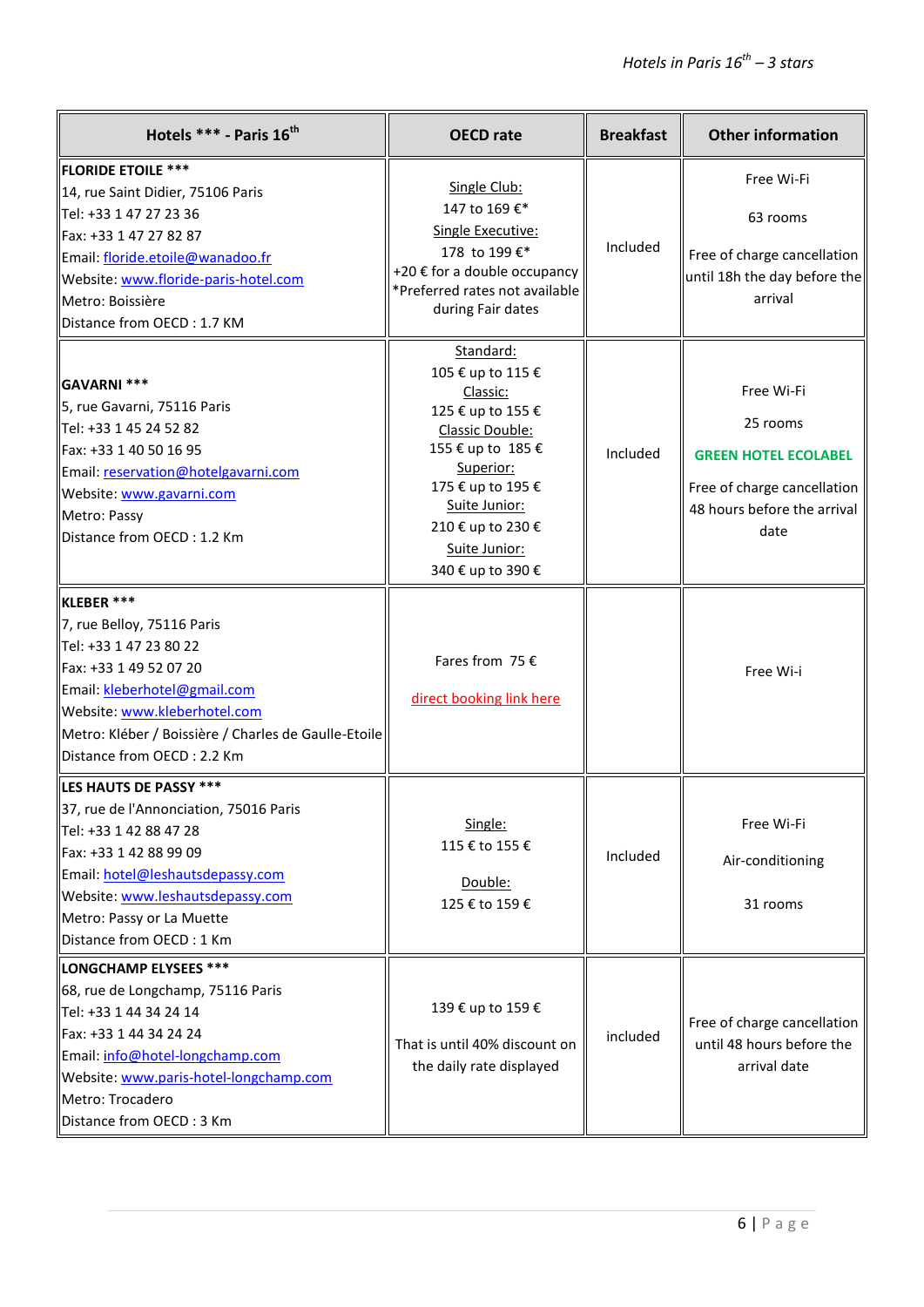| Hotels *** - Paris 16 <sup>th</sup>                                                                                                                                                                                                                   | <b>OECD</b> rate                                                                                                                                                                                                                            | <b>Breakfast</b> | <b>Other information</b>                                                                                                              |
|-------------------------------------------------------------------------------------------------------------------------------------------------------------------------------------------------------------------------------------------------------|---------------------------------------------------------------------------------------------------------------------------------------------------------------------------------------------------------------------------------------------|------------------|---------------------------------------------------------------------------------------------------------------------------------------|
| <b>PASSY EIFFEL ***</b><br>10, rue de Passy, 75016 Paris<br>Tel: +33 1 45 25 55 66<br>Fax: +33 1 42 88 89 88<br>Email: contact@passyeiffel.com<br>Website: www.passyeiffel.com<br>Metro: Passy or Trocadéro<br>Distance from OECD: 1.3 Km             | 5 % on the best daily rate<br>available                                                                                                                                                                                                     | na               | 49 rooms                                                                                                                              |
| POUSSIN ***<br>52, rue Poussin, 75016 Paris<br>Tel: +33 1 46 51 30 46<br>Fax: +33 1 40 71 95 07<br>Email: hotel.poussin@wanadoo.fr<br>Website: www.hotelpoussin.fr<br>Metro: Michel Ange-Auteuil or Porte d'Auteuil<br>Distance from OECD : 2 km      | Single:<br>139€<br>Double:<br>159€                                                                                                                                                                                                          | Included         | Free Wi-Fi<br>27 rooms<br>Free of charge cancellation<br>until 48 hours before the<br>arrival date                                    |
| <b>RESIDENCE FOCH***</b><br>10, rue Marbeau, 75116 Paris<br>lTel: +33 1 45 00 46 50<br>Fax: +33 1 45 01 98 68<br>Email: residence@foch.com<br>Website: www.foch-paris-hotel.com<br>Metro: Porte Maillot or Porte Dauphine<br>Distance from OECD: 2 Km | Standard Room: 170 €*<br>Traditional Room: 180 €*<br>Superior Room: 200 €*<br><b>Superior with Balcony or</b><br><u>Terrace:</u><br>220€*<br>Prestige/Romantic Room:<br>230€*<br>Junior Suite : 240 €*<br>*Except during black out<br>dates | Included         | Free Wi-Fi<br>25 rooms<br>Free of charge cancellation<br>until midday the day before<br>the arrival date                              |
| <b>WINDSOR HOME ***</b><br>3, Rue Vital, 75116 Paris<br>Tel: +33 1 45 04 49 49<br>Fax:+33 1 45 04 59 50<br>Email: whparis@wanadoo.fr<br>Website: www.windsorhomeparis.fr<br>Metro: Muette or Passy<br>Distance from OECD: 1 Km                        | Single Standard:<br>145 € to 180 €<br>Single Superior:<br>160 € to 195 €<br>Single Luxe:<br>180 € to 215 €<br>Double:<br>$+35E$                                                                                                             | Included         | Free Wi-Fi<br>8 rooms<br>Free of charge cancellation:<br>3 working days before<br>arrival<br>Check-in: 2.00 pm<br>Check-out: 11.00 am |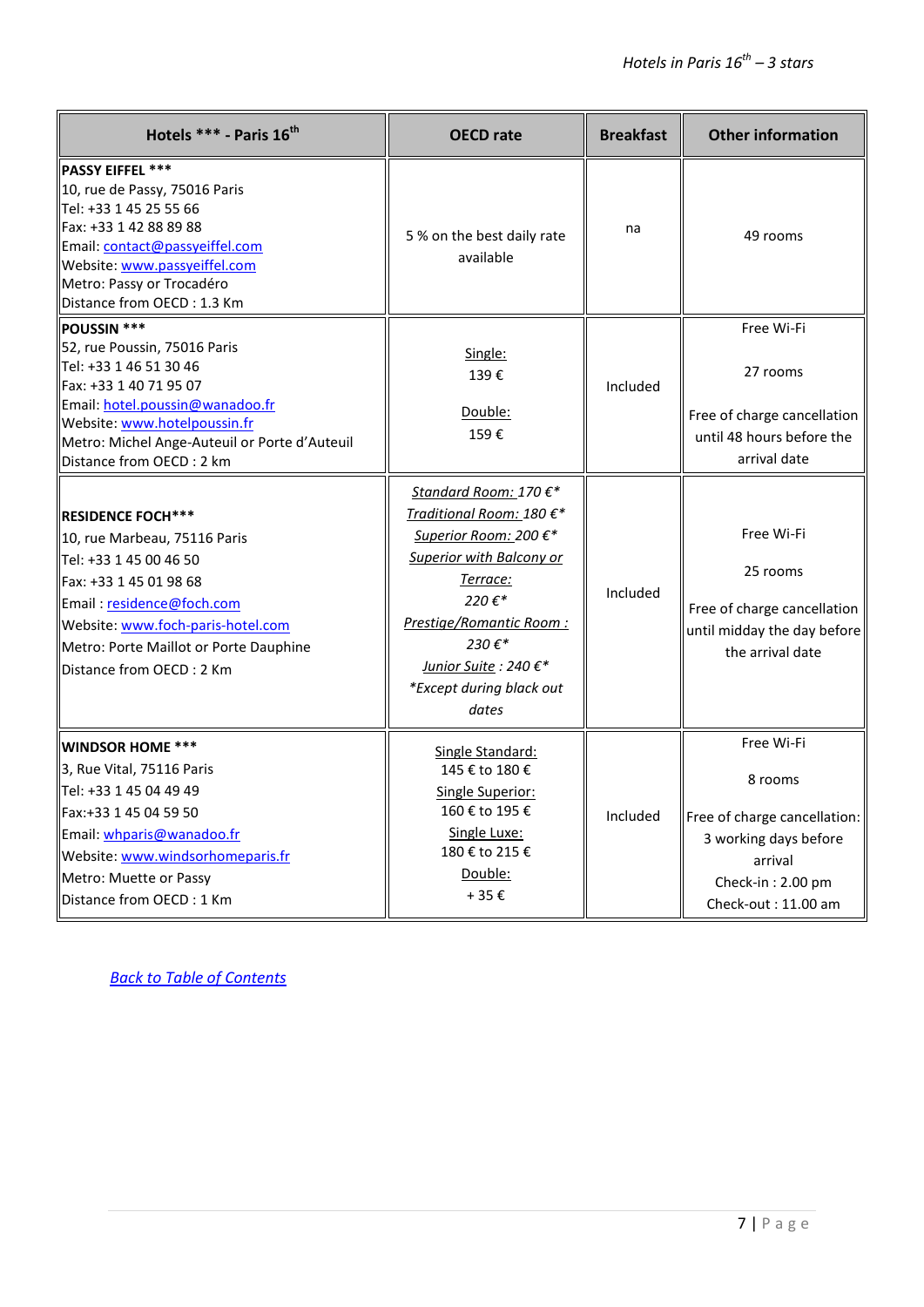# **4 star hotels close to OECD Headquarters – Paris 16th**

<span id="page-7-0"></span>

| Hotels **** - Paris 16 <sup>th</sup>                                                                                                                                                                                                                                                  | <b>OECD</b> rate                                                                                                                                                                                                                | <b>Breakfast</b> | <b>Other information</b>                                                                                                                                                                    |
|---------------------------------------------------------------------------------------------------------------------------------------------------------------------------------------------------------------------------------------------------------------------------------------|---------------------------------------------------------------------------------------------------------------------------------------------------------------------------------------------------------------------------------|------------------|---------------------------------------------------------------------------------------------------------------------------------------------------------------------------------------------|
| AMARANTE CHAMPS ELYSEES ****<br>19, rue Vernet, 75008 Paris<br>Tel: +33 1 47 20 41 73<br>Fax: +33 1 47 23 32 15<br>Email: amarantechampselysees@jjwhotels.com<br>Website: www.amarantechampselysees.com<br>Metro: Georges V or Charles de Gaulle Etoile<br>Distance from OECD: 2.8 Km | Single/Double:<br>204 € to 269 €                                                                                                                                                                                                | Included         | Free Wi-Fi<br>Air-conditioning<br>42 rooms<br>Free of charge cancellation until<br>noon on the arrival date                                                                                 |
| BEST WESTERN PREMIER TROCADERO LA<br>TOUR****<br>5, bis rue Massenet, 75116 Paris<br>Tel: +33 1 45 24 43 03<br>Fax: +33 1 45 24 41 39<br>Email: reservation@trocaderolatour.com<br>Website: www.trocaderolatour.com<br>Metro: La Muette or Passy<br>Distance from OECD: 1 Km          | Classic:<br>169 € up to 195 €*<br>Superior:<br>189 € up to 215 €*<br>*Extra charges will be charged<br>during Fair dates                                                                                                        | Included         | Free Wi-Fi<br>Air-conditioning<br>Conference room up to 20<br>persons<br>41 rooms<br>Free of charge cancellation : 48<br>hours before arrival                                               |
| BEST WESTERN VICTOR HUGO ****<br>19, rue Copernic, 75116 Paris<br>Tel: +33 1 45 53 76 01<br>Fax: +33 1 45 53 69 93<br>Email: paris@victorhugohotel.com<br>Website: www.victorhugohotel.com<br>Metro: Victor Hugo or Boissière<br>Distance from OECD: 2 Km                             | Classic:<br>194 € up to 260 €<br>Superior:<br>233 € up to 353 €<br>Prestige:<br>273 € up to 398 €                                                                                                                               | Buffet:<br>20€   | Free Wi-Fi<br><b>GREEN HOTEL ECOLABEL</b><br>75 rooms<br>Free of charge cancellation until<br>14h the day before the arrival<br>date                                                        |
| FELICIEN ****<br>21, rue Félicien David, 75016 Paris<br>Tel: +33 1 55 74 00 00<br>Fax: +33 1 45 24 36 50<br>Email: contact@hotelfelicienparis.com<br>Website: www.hotelfelicienparis.com<br>Metro: Jasmin or Mirabeau<br>Distance from OECD: 1.7 Km                                   | <b>Standard Room</b><br>(Creation Elegant) :<br>180€*<br><b>Superior Room</b><br>(Creation Collection):<br>209 € up to 275 €*<br>*OECD fares not available from<br>15 <sup>th</sup> June to 21 <sup>st</sup> June               | Included         | Free Wi-Fi<br>34 rooms<br>Free access to the Spa<br>Room upgrade offers if available<br>Free of charge cancellation until<br>48 hours before arrival<br>Check-in: 4.00pm<br>Check-out: noon |
| <b>GARDEN ELYSEE ****</b><br>12, rue Saint Didier, 75116 Paris<br>Tel: +33 1 47 55 01 11<br>Fax: +33 1 47 27 79 24<br>Email: garden.elysee@wanadoo.fr<br>Website: www.paris-hotel-gardenelysee.com<br>Metro: Boissière<br>Distance from OECD: 1.8 Km                                  | Single Classic:<br>205 up to 230 €*<br>Single Superior:<br>230 up to 260 €*<br>Junior Suite:<br>265 up to 320 €*<br>Suite:<br>320 up to 430 €*<br>+25 € per extra person<br>*preferred rates not available<br>during Fair dates | Included         | Free Wi-Fi<br>46 rooms<br>Free access to the Fitness Room<br>Free of charge cancellation until<br>18h the day before the arrival<br>date                                                    |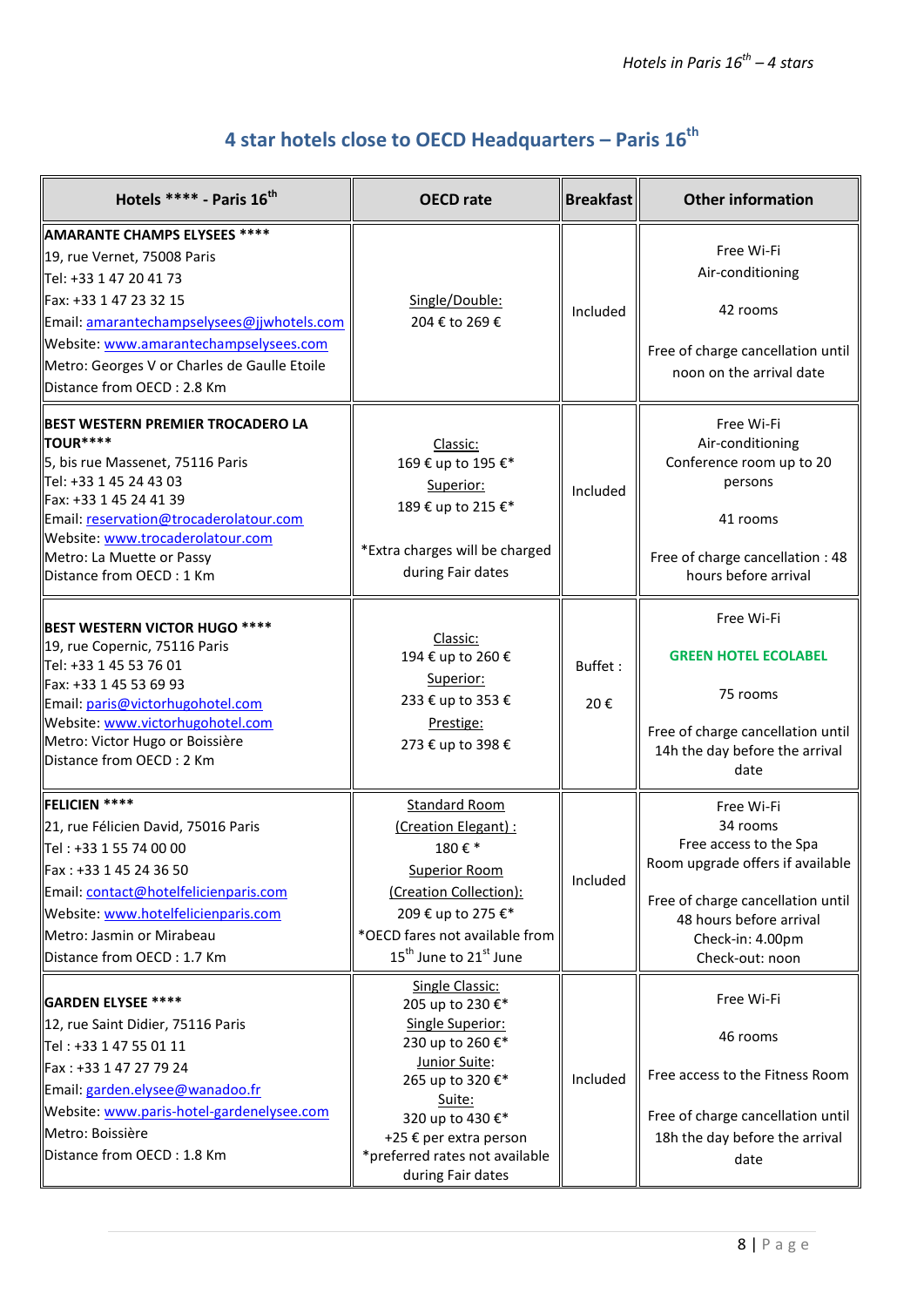| Hotels ***** - Paris $16^{th}$                                                             | <b>OECD</b> rate                                            | <b>Breakfast</b> | <b>Other information</b>           |
|--------------------------------------------------------------------------------------------|-------------------------------------------------------------|------------------|------------------------------------|
| <b>HYATT REGENCY PARIS ETOILE **** (ex</b>                                                 | Run of the House:                                           |                  | 950 rooms and suites               |
| <b>CONCORDE LAFAYETTE)</b>                                                                 | 210€*                                                       |                  | Free Wi-Fi                         |
| 3, place du Général Koenig, 75017 Paris                                                    | Regency Club:<br>260€*                                      |                  |                                    |
| Tel: +33 1 40 68 12 34                                                                     | <b>Executive Suite:</b>                                     |                  | Free access to the Fitness Center  |
| Fax: +33 1 40 68 50 43                                                                     | 450€*                                                       | Included         | on the 34rd floor                  |
| Email: parisetoile.regency@hyatt.com                                                       |                                                             |                  | Free of charge cancellation until  |
| Website: www.parisetoile.regency.hyatt.com<br>Metro: Porte Maillot                         | Eiffel Tower view : +20 €                                   |                  | 18h the day of arrival             |
| Distance from OECD: 2.7 Km                                                                 | *Except black- out dates                                    |                  |                                    |
|                                                                                            |                                                             |                  | OECD Code: CR66396                 |
| KEPPLER****                                                                                | Single:                                                     |                  |                                    |
| 10, rue Keppler, 75116 Paris                                                               | 249€ up to 299 €                                            |                  | 39 rooms<br>Sauna, Fitness, Hammam |
| Tel: +33 1 47 20 65 05                                                                     | Double:                                                     |                  |                                    |
| Fax: +33 1 47 23 02 29                                                                     | 269 € up to 319 €                                           | Included         | Free Wi-Fi                         |
| Email: Hotel@keppler.fr                                                                    | Executive:                                                  |                  |                                    |
| Website: www.keppler.fr                                                                    | 305 € up to 355 €                                           |                  | <b>Reservations must be made</b>   |
| Metro: Georges V                                                                           | Suite:                                                      |                  | directly with the hotel            |
| Distance from OECD: 2.7 Km                                                                 | 499 € up to 549 €                                           |                  |                                    |
| LA VILLA MAILLOT & SPA****                                                                 | Superior Single:                                            |                  |                                    |
| 143, avenue de Malakoff, 75116 Paris                                                       | 290 € to 340 €                                              |                  | 39 rooms                           |
| Tel: +33 1 53 64 52 52                                                                     | Single Deluxe: 315 € to 365 €                               |                  |                                    |
| Fax: +33 1 45 00 60 61                                                                     | <b>Superior Double:</b>                                     | Included         | Free Wi-Fi                         |
| Email: resa@lavillamaillot.fr                                                              | 320 € to 370 €                                              |                  |                                    |
| Website: http://www.lavillamaillot.com                                                     | Double Deluxe:                                              |                  | Free access to the spa             |
| Metro: Porte Maillot                                                                       | 345 € to 395 €                                              |                  | (Hammam, sauna)                    |
| Distance from OECD: 2.1 Km                                                                 |                                                             |                  |                                    |
| MAISON FL**** (ex REGINA EIFFEL ***)                                                       | Single: 170 €*                                              |                  | Free Wi-Fi                         |
| 6, rue de la Tour, 75116 Paris                                                             | Classic: 210 €*                                             |                  |                                    |
| Tel: +33 1 55 74 75 75                                                                     | Superior: 240€*                                             |                  | 64 rooms                           |
| Fax: +33 1 40 50 70 62                                                                     | Deluxe: 270 €*                                              | Included         |                                    |
| Email: info@maisonfl.com<br>Website: www.maisonfl.com                                      | Suite Junior: 310 €*                                        |                  | <b>Client Code: OCDE15</b>         |
| Metro: Passy or Trocadéro                                                                  |                                                             |                  | Free of charge cancellation        |
| Distance from OECD: 1.3 Km                                                                 | *+40 € during Fairs periods<br>+30 € for a double occupancy |                  | within 24 hours before arrival     |
|                                                                                            |                                                             |                  | 61 rooms                           |
| MELIA ALEXANDER BOUTIQUE HOTEL ****                                                        | Melia shower: 214 €*                                        |                  | Free Wi-Fi                         |
| 102, avenue Victor-Hugo, 75016 Paris                                                       | Melia, Bath: 229 €*                                         | Included         | <b>ECO FRIENDLY HOTEL</b>          |
| Tel: +33 1 56 90 61 00<br>Fax: +33 1 56 90 61 01                                           | Premium: 269 €*                                             |                  |                                    |
|                                                                                            | Grand Premium: 309 €*                                       |                  | Client Code: 13229                 |
| Email: reservations.champs-elysees@melia.com<br>Website: http://www.melia.com/paris/melia- | Junior Suite: 419 €*                                        |                  | Internet Client Code: 13229USN     |
| alexander-boutique-hotel                                                                   | Grand Suite: 459 €*                                         |                  |                                    |
| Metro: Victor Hugo                                                                         | +25 € for double occupancy                                  |                  | Free of charge cancellation until  |
| Distance from OECD: 1.5 Km                                                                 | *+70 € during Fair periods                                  |                  | 06.00 pm before the arrival date   |
|                                                                                            |                                                             |                  | (72 hours in Fair periods)         |

|--|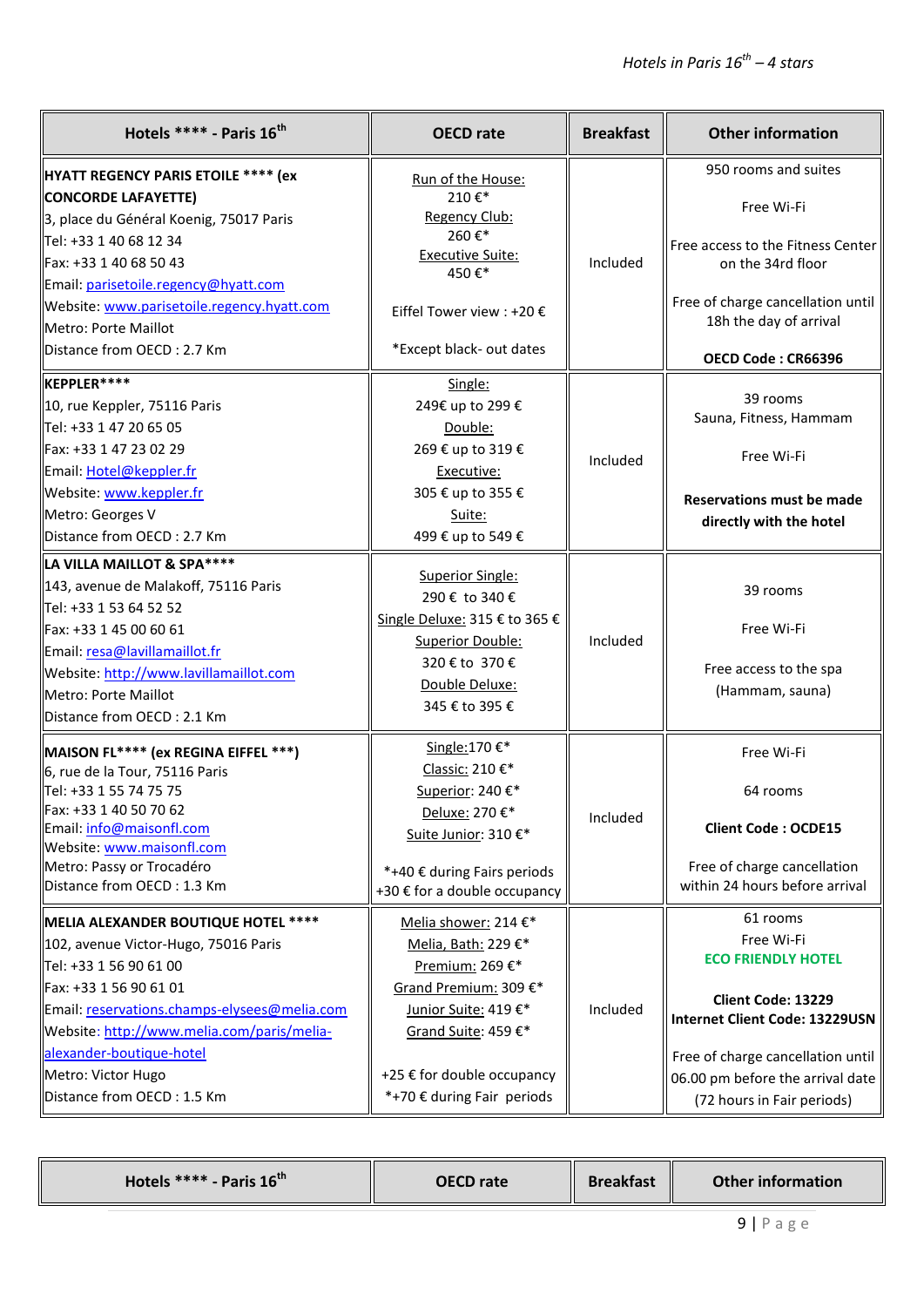| PLAZA TOUR EIFFEL ****                                                                     |                                            |                     | Free Wi-Fi                           |
|--------------------------------------------------------------------------------------------|--------------------------------------------|---------------------|--------------------------------------|
| 32, rue Greuze, 75116 Paris                                                                | Superior:                                  |                     |                                      |
| Tel: +33 1 47 27 10 00                                                                     | 220€                                       |                     | 41 rooms                             |
| Fax: +33 1 47 27 47 10                                                                     |                                            | Included            |                                      |
| Email: reservation@plazatoureiffel.com                                                     |                                            |                     | Free access to the Fitness<br>Center |
| Website: www.plazatoureiffel.com                                                           | Deluxe:<br>260€                            |                     |                                      |
| Metro: Trocadéro                                                                           |                                            |                     | Free of charge cancellation 24 to    |
| Distance from OECD: 1.3 Km                                                                 |                                            |                     | 48 hours before the arrival date     |
| <b>RADISSON BLU LE DOKHAN'S ****</b>                                                       | Classic room:                              |                     | Free Wi-Fi                           |
| 117, rue Lauriston, 75116 Paris                                                            | 247€*                                      |                     | 45 rooms                             |
| Tel: +33 1 53 65 66 99                                                                     |                                            |                     |                                      |
| Fax: +33 1 53 65 66 88                                                                     | Deluxe:                                    |                     | Champagne bar                        |
| Réservations: +33 1 53 65 66 70                                                            | 277€*                                      | Continental:        |                                      |
| Email: info.dokhan.paris@radissonblu.com                                                   |                                            | 20€                 | Client Code: T-48809                 |
| Website: www.radissonblu.com/dokhanhotel-                                                  | * Preferred rates not available:           |                     | Free of charge cancellation 24       |
| paristrocadero                                                                             | from 05/18 to 05/25<br>from 06/14 to 06/21 |                     | hours before arrival                 |
| Metro: Boissière or Trocadéro                                                              | from 11/27 to 12/15                        |                     | Check-in: 03.00pm                    |
| Distance from OECD: 1.8 Km                                                                 | from 12/30 to 12/31                        |                     | Check-out: noon                      |
|                                                                                            | Classic room:                              |                     | Free Wi-Fi                           |
| RADISSON BLU LE METROPOLITAN HOTEL ****                                                    | 257€*                                      |                     |                                      |
| 10 Place de Mexico, 75116 Paris                                                            |                                            |                     | 48 rooms                             |
| Tel: +33 (0) 1 56 90 40 04                                                                 | Deluxe:                                    |                     |                                      |
| Fax: +33 (0)1 56 90 40 03                                                                  | 287€*                                      | Continental:<br>20€ | Client Code: T-48809                 |
| Email: info.eiffel.paris@radissonblu.com<br>Website: www.radissonblu.com/hotel-pariseiffel | * Preferred rates not available:           |                     | Free of charge cancellation 24       |
| Metro: Trocadéro or Rue de la Pompe                                                        | from 05/18 to 05/25                        |                     | hours before arrival                 |
| Distance from OECD: 1.4 Km                                                                 | from 06/14 to 06/21<br>from 11/27 to 12/15 |                     | Check-in: 03.00pm                    |
|                                                                                            | from 12/30 to 12/31                        |                     | Check-out: noon                      |
| ROYAL ELYSEES ****                                                                         |                                            |                     |                                      |
| 6, avenue Victor Hugo, 75116 Paris                                                         |                                            |                     |                                      |
| Tel: +33 1 45 00 05 57                                                                     | Single:                                    |                     | Free Wi-Fi                           |
| Fax: +33 1 45 00 13 88                                                                     | 145€                                       | Included            |                                      |
| Email: reservation@royal-elysees.com                                                       | Double:                                    |                     | 35 rooms                             |
| Website: www.royal-elysees.com                                                             | 158€                                       |                     |                                      |
| Metro: Kléber or Charles de Gaulle Etoile                                                  |                                            |                     |                                      |
| Distance from OECD: 2.4 Km                                                                 |                                            |                     |                                      |
| SEZZ **** PARIS DESIGN BOUTIQUE HOTEL                                                      | Deluxe:                                    |                     |                                      |
| 6, avenue Frémiet, 75016 Paris                                                             | 220€/245€                                  |                     | Spa Payot                            |
| Tel: +33 1 56 75 26 26                                                                     | Junior suite:                              |                     |                                      |
| Fax: +33 1 56 75 26 16                                                                     | 300 € / 325 €                              | Included            | Nespresso+free capsules in the       |
| Email: paris@hotelsezz.com                                                                 | Suite:                                     |                     | rooms                                |
| Website: www.hotelsezz.com                                                                 | 415€/440€                                  |                     |                                      |
| Metro: Passy                                                                               | Loft Eiffel:                               |                     | Free cancellation : 24 up to 72      |
| Distance from OECD: 1.7 Km                                                                 | 460€/485€                                  |                     | hours before arrival                 |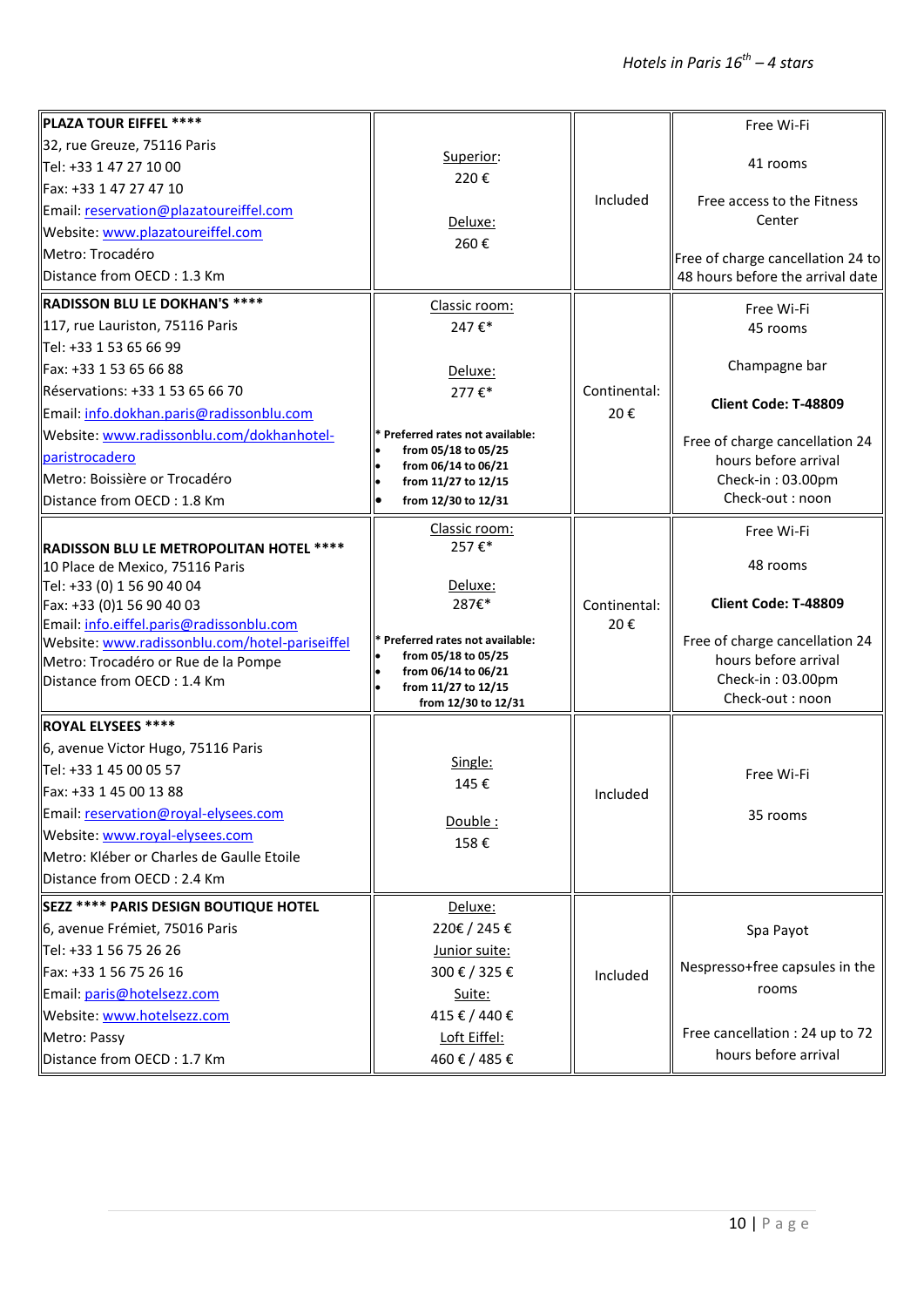| Hotels **** - Paris $16^{th}$          | <b>OECD</b> rate          | <b>Breakfast</b> | <b>Other information</b>          |
|----------------------------------------|---------------------------|------------------|-----------------------------------|
| <b>WALDORF TROCADERO ****</b>          |                           |                  | Free Wi-Fi                        |
| 97, rue Lauriston, 75116 Paris         |                           |                  |                                   |
| Tel: +33 1 45 53 83 30                 | Classic room:             |                  | 44 rooms                          |
| Fax: +33 1 47 55 92 52                 | 209 € single/229 € double | Included         |                                   |
| Email: trocadero@hwtparis.com          | Superior:                 |                  | Book via email:                   |
| Website: www.hotelwaldorftrocadero.com | 240 € single/260 € double |                  | Resa.trocadero@hwtparis.com       |
| Metro: Boissière                       |                           |                  | Free of charge cancellation until |
| <b>IDistance from OECD: 1.9 Km</b>     |                           |                  | 24 up to 48 hours before arrival  |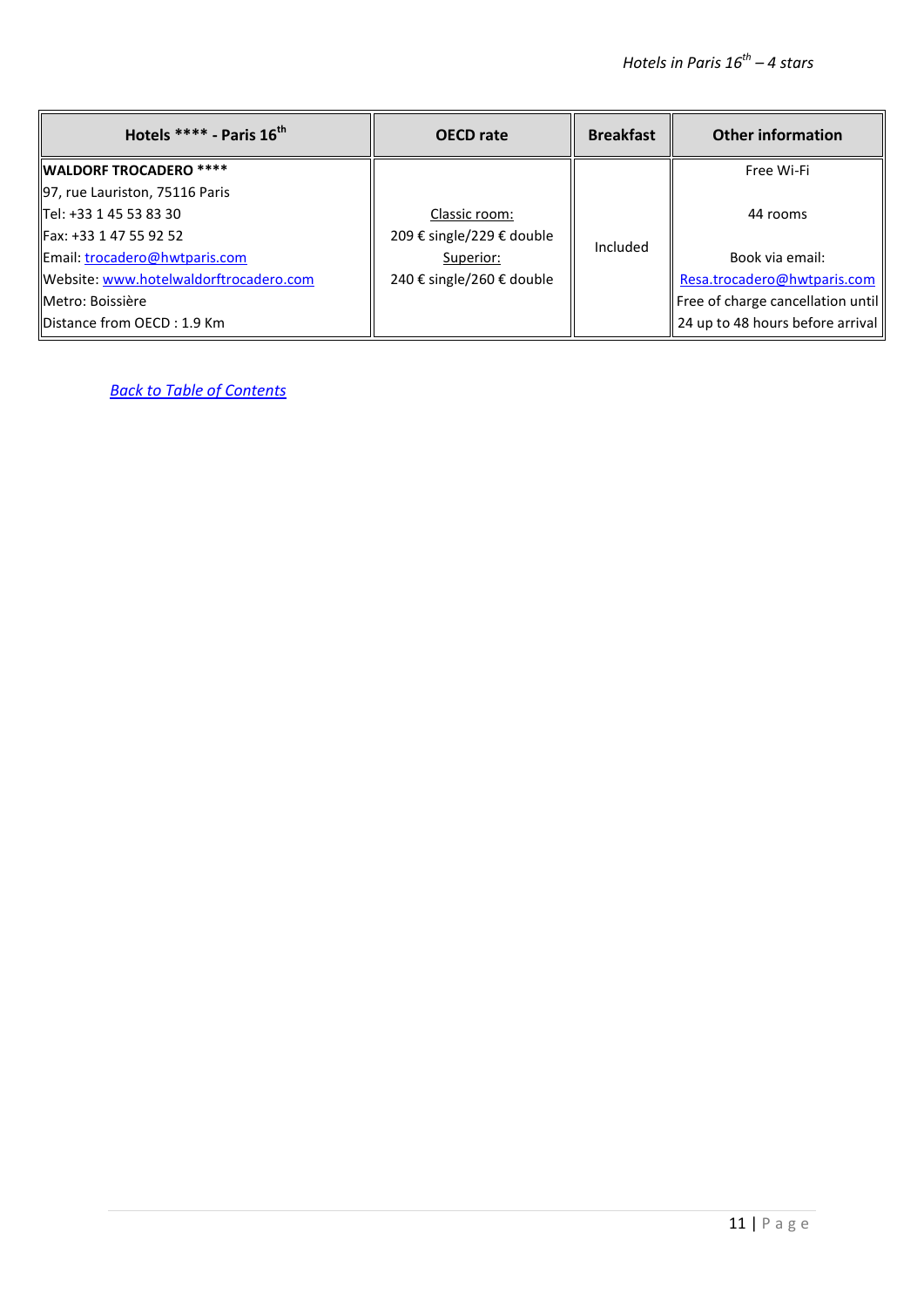# **5 star hotels close to OECD Headquarters – Paris 16th**

<span id="page-11-0"></span>

| Hotels ***** - Paris 16th                          | <b>OECD</b> rate                   | <b>Breakfast</b> | <b>Other information</b>        |
|----------------------------------------------------|------------------------------------|------------------|---------------------------------|
| <b>CITADINES SUITES ARC DE TRIOMPHE PARIS ****</b> | Classic room:                      |                  | <b>OPENING EARLY 2015</b>       |
| 81, avenue Kléber, 75116 Paris                     | 235€*                              |                  |                                 |
| Tel: +33 1 44 05 75 75                             | Superior Room:                     |                  | Free Wi-Fi                      |
| lFax: +33 1 44 05 74 74                            | 253€*                              | 25€              |                                 |
| Email: arcdetriomphe@citadines.com                 |                                    |                  | Book by phone:                  |
| Website: www.citadines.com/arc_de_triomphe         | *Preferred rates not               |                  | +33 1 41 05 79 05               |
| Metro: Trocadero                                   | available during Fair dates        |                  | or by email:                    |
| Distance from OECD: 1.8 Km                         |                                    |                  | resa@citadines.com              |
| MAJESTIC VILLA HOTEL *****                         |                                    |                  | Free Wi-Fi                      |
| 30, rue la Pérouse, 75116 Paris                    | Deluxe:                            |                  |                                 |
| Tel: +33 1 45 01 39 93                             | 345 € / 455 €                      | Continental:     | Free of charge cancellation     |
| llFax: +33 1 45 00 29 48                           | Grande Deluxe:                     | 30€              | until 24 hours before the       |
| Email: reservation@majestic-hotel.com              | 415 € / 525 €                      | American:        | arrival date                    |
| Website: www.majestic-hotel.com                    | Junior Suite:                      | 40€              |                                 |
| Metro: Kléber                                      | 495 € / 605 €                      |                  | Check-in: 15:00                 |
| Distance from OECD: 2.5 Km                         |                                    |                  | Check-out: 12:00                |
| <b>M GALLERY HOTEL BALTIMORE PARIS *****</b>       |                                    |                  | 103 rooms                       |
| 88 bis, avenue Kléber, 75116 Paris                 | Premium:<br>270 € up to 420 €      |                  | <b>Fitness Room access</b>      |
| Tel: +33 1 44 34 54 54                             |                                    | Buffet:<br>30€   | "My Bed" Concept                |
| Tel: +33 1 44 34 53 01 - for booking               | Deluxe:                            |                  | Free Wi-Fi                      |
| Fax: +33 1 44 34 54 44                             |                                    | Formule          |                                 |
| Email: H2789@accor.com                             | 300 € up to 450 €                  | Express :<br>18€ | Client Code: AS37876            |
| Website: www.accorhotels.com/baltimore-paris       |                                    |                  | Contract N° : 1342862           |
| Metro: Boissière                                   | Junior Suite:<br>380 € up to 530 € |                  | Free of charge cancellation:    |
| Distance from OECD: 2 Km                           |                                    |                  | prior to 6pm the day of arrival |
| RAPHAEL *****                                      |                                    |                  | Free Wi-Fi                      |
| 17, avenue Kléber, 75116 Paris                     | Classic room:                      |                  |                                 |
| Tel: +33 1 53 64 32 10                             | 345 € to 455 €                     | Continental:     | 83 rooms                        |
| llFax: +33 1 53 64 32 01                           | Deluxe:                            | 35€              | Free of charge cancellation     |
| Email:reservation@raphael-hotel.com                | 415 € to 525 €                     | American:        | until 24 hours before the       |
| Website: www.raphael-hotel.com                     | Junior Suite:                      | 40€              | arrival date                    |
| Metro: Kléber                                      | 535 € to 645 €                     |                  |                                 |
| Distance from OECD: 2 Km                           |                                    |                  | Check-in: 15:00                 |
|                                                    |                                    |                  | Check-out: 12:00                |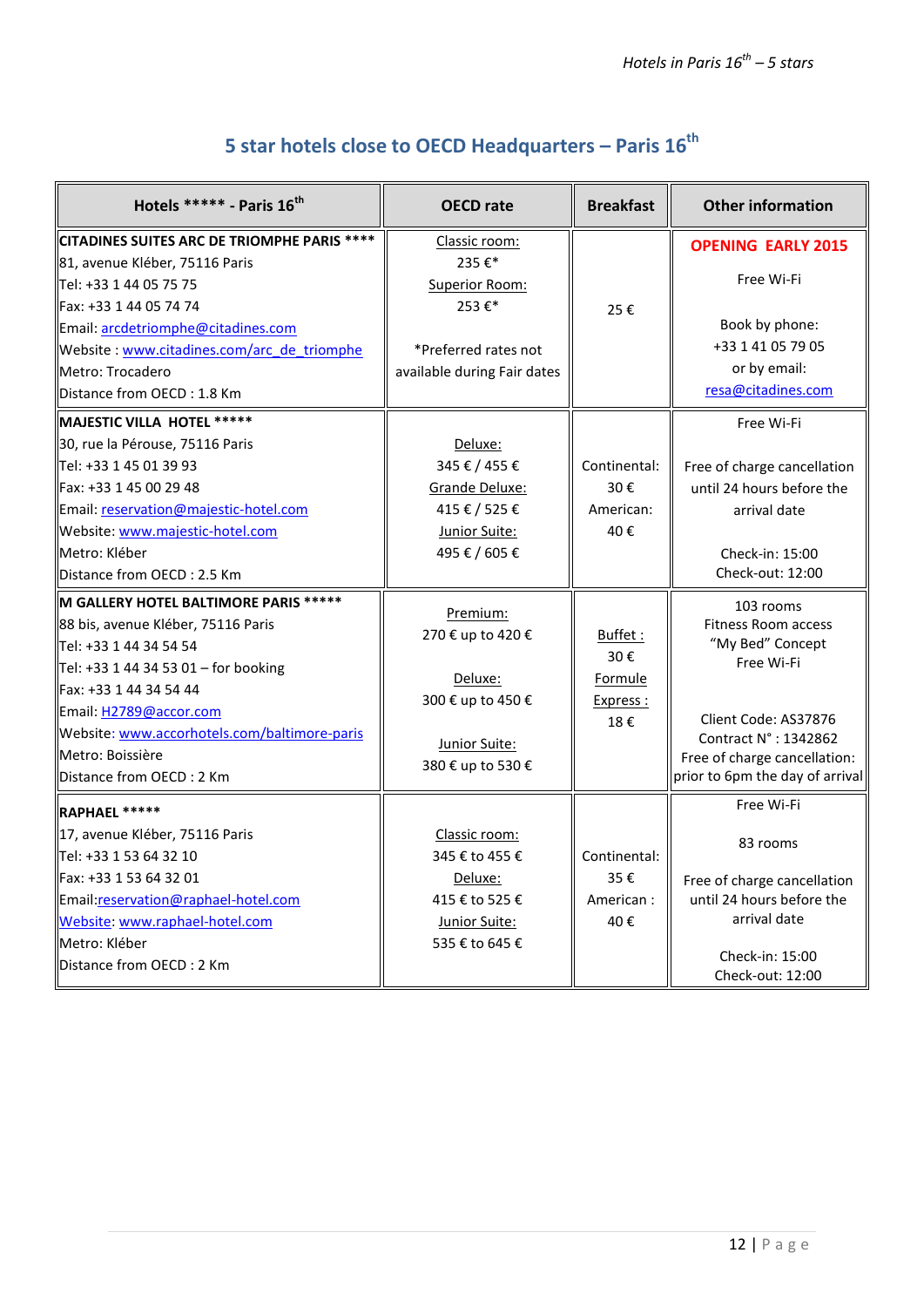| Hotels ***** - Paris 16th                                                                                                                  | <b>OECD</b> rate                                     | <b>Breakfast</b> | <b>Other information</b>                                                         |
|--------------------------------------------------------------------------------------------------------------------------------------------|------------------------------------------------------|------------------|----------------------------------------------------------------------------------|
| <b>RENAISSANCE LE PARC TROCADERO *****</b><br>55-57 Avenue Raymond Poincaré, 75116 Paris                                                   | Superior:<br>282 € to 329 €*                         |                  | Free Wi-Fi                                                                       |
| llTel : +33 1 44 05 66 66<br>$Tel: + 33 1 40 99 88 13$ (for booking)<br>IFax: +33 1 44 05 66 05<br>Email: france.reservations@marriott.com | Other rooms categories :<br>-15 % on the daily rate* | 31€              | Free of charge cancellation<br>until 06:00 pm the day before<br>the arrival date |
| Website: www.renaissanceleparctrocadero.com<br>Metro: Trocadéro or Victor Hugo<br><b>IDistance from OECD: 1.9 Km</b>                       | *preferred rates not<br>available during Fair dates. |                  | Check-in: 3.00pm<br>Check-out: noon                                              |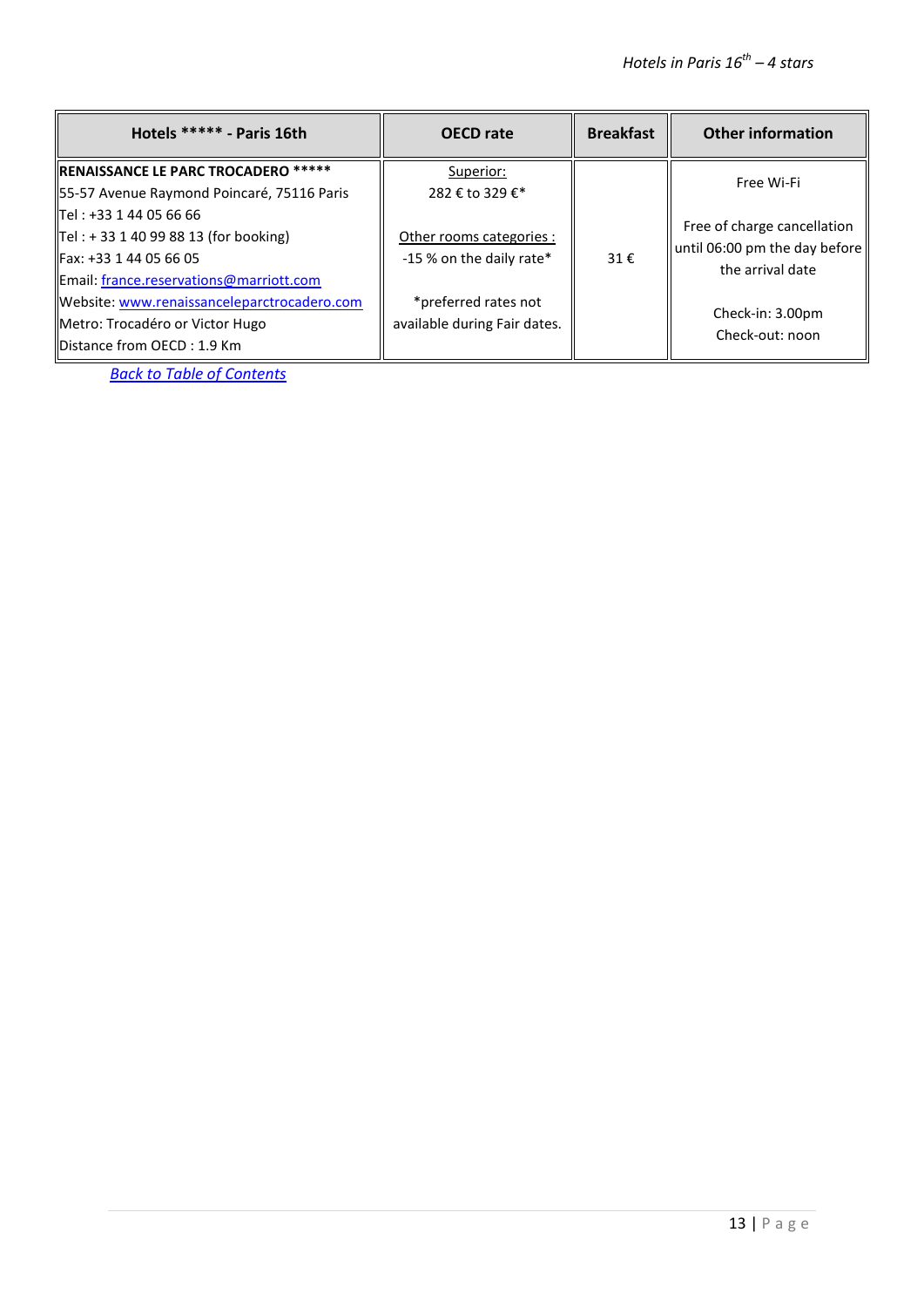## **3 star hotels close to IEA – Paris 15th**

<span id="page-13-0"></span>

| Hotels *** - Paris 15 <sup>th</sup>                                                                                                                                                                                                                                              | <b>OECD</b> rate                                                                                                                         | <b>Breakfast</b> | <b>Other information</b>                                                                                    |
|----------------------------------------------------------------------------------------------------------------------------------------------------------------------------------------------------------------------------------------------------------------------------------|------------------------------------------------------------------------------------------------------------------------------------------|------------------|-------------------------------------------------------------------------------------------------------------|
| <b>BAILLY DE SUFFREN ***</b><br>149, Avenue de Suffren, 75015 Paris<br>Tel: +33 1 56 58 64 64<br>Fax: +33 1 45 67 75 82<br>Website: www.lebailliparis.com<br>Metro: Sèvres-Lecourbe<br>Distance from IEA: 1.6 Km                                                                 | Single:<br>145€<br>Double:<br>151€                                                                                                       | Included         | Free Wi-Fi<br>25 rooms<br>Book via email:<br>resa@exclusive-hotels.com<br>or by phone:<br>+33 178 94 78 94  |
| <b>BEAUGRENELLE TOUR EIFFEL ***</b><br>19, rue Viala, 75015 Paris<br>Tel: +33 1 45 77 40 78<br>Fax: +33 1 45 77 40 48<br>Email: info@hotelbeaugrenelle.com<br>Website: www.hotelbeaugrenelle.com<br>Metro: Dupleix<br>Distance from IEA: 0.75 Km                                 | Single:<br>111€<br>Double:<br>126€                                                                                                       | Included         | Free Wi-Fi<br>47 rooms<br>Book via email:<br>resa@exclusive-hotels.com<br>or by phone:<br>+33 1 78 94 78 94 |
| <b>CITADINES TOUR EIFFEL ***</b><br>132, boulevard de Grenelle, 75015 Paris<br>Tel: +33 1 53 95 60 00<br>Fax: +33 1 53 95 60 95<br>Email: eiffel@citadines.com<br>Website: www.citadines.com/paris/tour_eiffel<br>Metro: La Motte-Picquet-Grenelle<br>Distance from IEA : 1.1 Km | <b>Studio Classic:</b><br>159 up to 172 €*<br>Studio Deluxe:<br>178 up to 204 €*<br>* Preferred rates not available<br>during Fair dates | 15€              | Free Wi-Fi<br>104 Logements<br>Book by phone:<br>+33 1 41 05 79 05<br>or via email:<br>resa@citadines.com   |
| <b>EIFFEL SAINT CHARLES ***</b><br>37, rue Saint Charles, 75015 Paris<br>Tel: +33 1 45 79 64 15<br>Fax: +33 1 45 77 21 11<br>Email: hotel@eiffelsaintcharles.com<br>Website: www.hotel-eiffel-saint-charles.com<br>Metro: Dupleix<br>Distance from IEA : 0.75 Km                 | Single:<br>125€<br>Double:<br>135€                                                                                                       | Included         | Free Wi-Fi<br>30 rooms<br>Book via email:<br>resa@exclusive-hotels.com<br>or by phone:<br>+33 1 78 94 78 94 |
| <b>EIFFEL SEINE ***</b><br>3, boulevard de Grenelle, 75015 Paris<br>Tel: +33 1 45 78 14 81<br>Fax: +33 1 45 79 46 96<br>Email: contact@eiffelseine.com<br>Website: www.eiffelseine.com<br>Metro: Bir-Hakeim                                                                      | Single: 170 € up to 200 €<br>Single Club: 190 € up to 220 €<br>Single Superior:<br>210 € up to 240 e<br>****<br>Double: +15 €            | Included         | 45 rooms<br>Free of charge cancellation<br>until 24 hours prior to<br>arrival                               |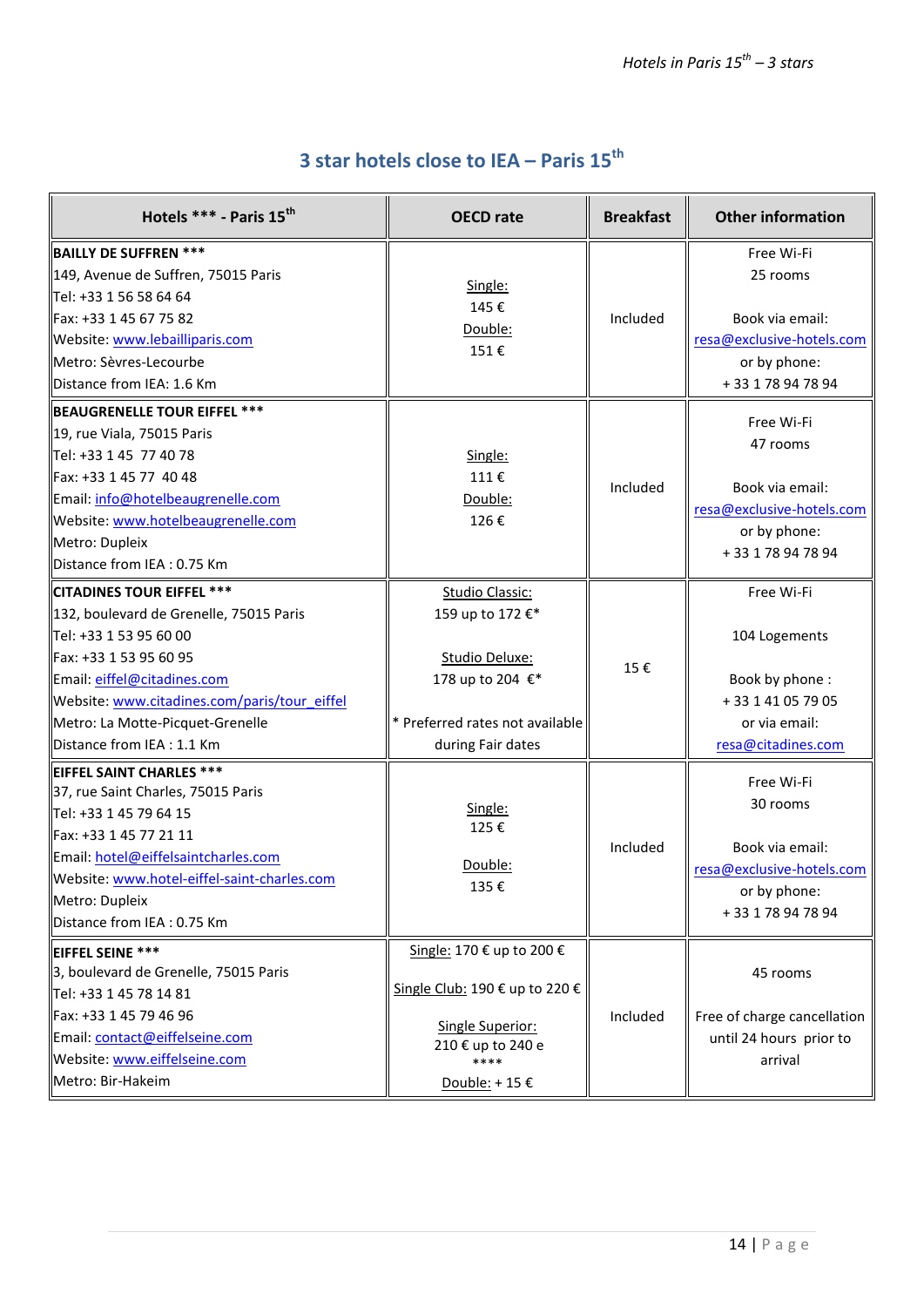| Hotels *** - Paris 15 <sup>th</sup>                                                                                                                                                                                                                                                                  | <b>OECD</b> rate                                                                                  | <b>Breakfast</b> | <b>Other information</b>                                                                                                                                               |
|------------------------------------------------------------------------------------------------------------------------------------------------------------------------------------------------------------------------------------------------------------------------------------------------------|---------------------------------------------------------------------------------------------------|------------------|------------------------------------------------------------------------------------------------------------------------------------------------------------------------|
| <b>IFRANCE EIFFEL ***</b><br>8, rue Saint Charles, 75015 Paris<br>  Tel: +33 1 45 79 33 35<br>llFax: +33 1 45 79 40 84<br>Email: france.eiffel@escapade-paris.com<br>Website: www.franceeiffel.com<br>Metro: Bir Hakeim or Dupleix<br>Distance from IEA : 0.45 Km                                    | Classic room:<br>110 € to 125 €<br>Superior:<br>125 € to 140 €                                    | Included         | 37 rooms<br>Book via: www.escapade-<br>paris.fr/espacepro<br><b>Client Code: OCDEPARIS</b><br>Free of charge cancellation<br>until 2 days prior to the<br>arrival date |
| <b>RAMADA PARIS TOUR EIFFEL ***</b><br>102, boulevard de Grenelle, 75015 Paris<br>Tel: +33 1 40 59 90 90<br>Fax: +33 1 45 75 79 10<br>Email: ramada-toureiffel@wanadoo.fr<br>Website: www.hotelramadaparistoureiffel.com<br>Metro: Dupleix or La Motte-Picquet-Grenelle<br>Distance from IEA: 0.9 Km | Single:<br>160 € up to 340 €<br>Double:<br>170 € to 350 €                                         | Included         | Free Wi-Fi<br>46 rooms<br>Free of charge cancellation<br>up to 3 days before the<br>arrival                                                                            |
| <b>IRELAIS SAINT CHARLES ***</b><br>72, Boulevard de Grenelle, 75015 Paris<br>Tel: +33 1 40 58 00 57<br> Fax: +33 1 45 79 86 10<br>Email: relaissaintcharles@escapade-paris.com<br>Website: relais-saint-charles.com<br>Metro: Dupleix<br>Distance from IEA: 0.7 Km                                  | Single:<br>129 € up to 144 €<br>Classic room:<br>139 € up to 154 €<br>Superior:<br>149 € to 164 € | Included         | 38 rooms<br>Book via: www.escapade-<br>paris.fr/espacepro<br><b>Client Code: OCDEPARIS</b><br>Free of charge cancellation<br>until 2 days prior to the<br>arrival date |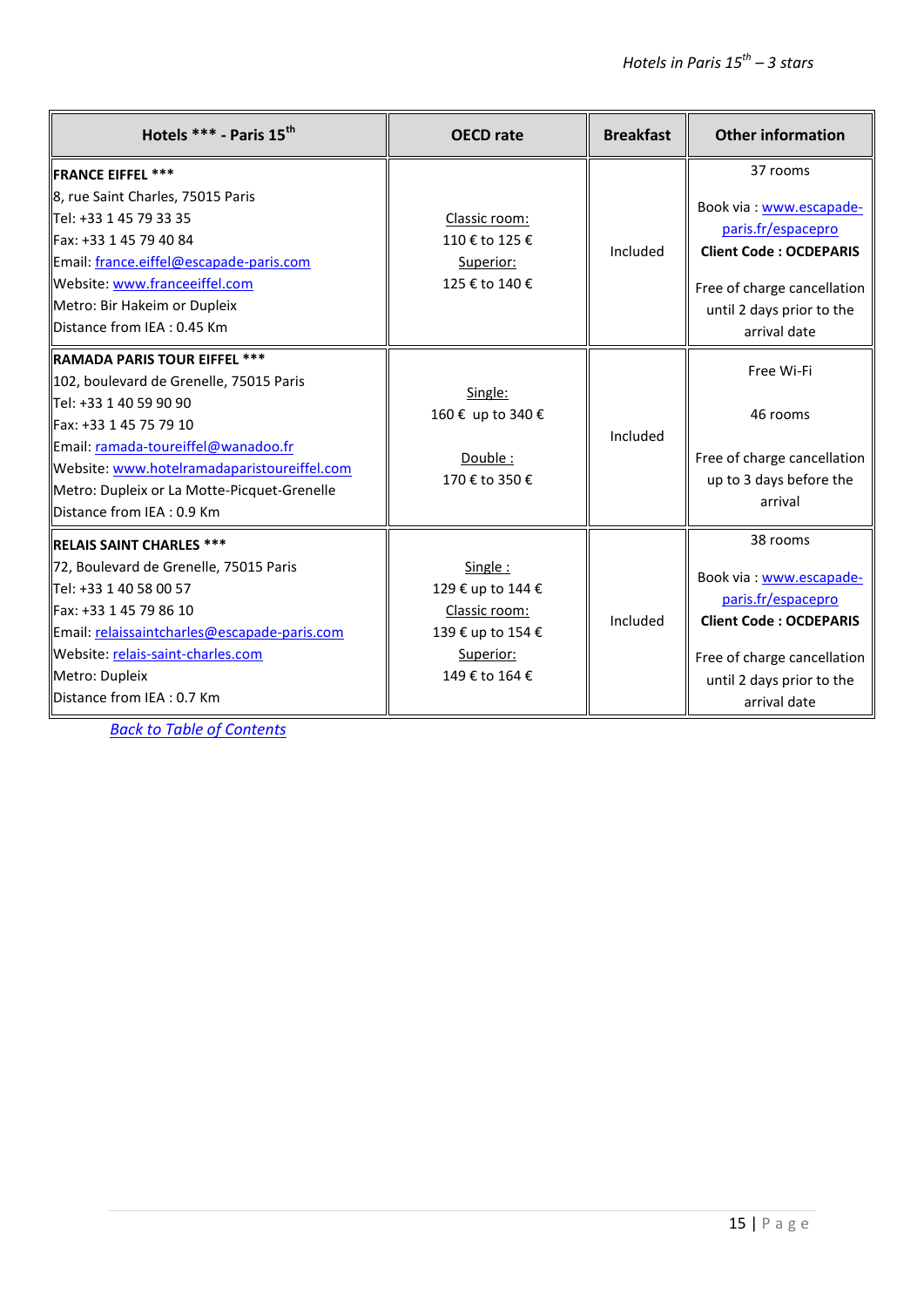<span id="page-15-0"></span>

| Hotels $***$ - Paris 15 <sup>th</sup>                                                                                                                                                                                                                                                                     | <b>OECD</b> rate                                                                                                                                                                                                  | <b>Breakfast</b> | <b>Other information</b>                                                                                                              |
|-----------------------------------------------------------------------------------------------------------------------------------------------------------------------------------------------------------------------------------------------------------------------------------------------------------|-------------------------------------------------------------------------------------------------------------------------------------------------------------------------------------------------------------------|------------------|---------------------------------------------------------------------------------------------------------------------------------------|
| <b>NOVOTEL PARIS TOUR EIFFEL ****</b><br>61, Quai de Grenelle, 75015 Paris<br>llTel: +33 1 40 58 20 00<br>llFax: +33 1 40 58 24 44<br>Email: H3546-re4@accor.com<br>Website: www.novotel.com/paris-tour-eiffel<br>llMetro: Bir Hakeim or Javel<br>Distance from IEA: 0.9 Km<br>llDistance from OECD: 2 Km | Single:<br>198 € up to 330 €<br>Double:<br>218 € up to 350 €<br>Superior Single:<br>228 € up to 360 €<br>Supérieure Double :<br>248 € up to 380 €<br>Suite Junior : from 396 €<br>Suite Executive :<br>from 594 € | Included         | Free Wi-Fi<br>764 rooms<br>Free access to the Fitness<br>center, pool and sauna<br><b>Client Code: AS37876</b><br>Contract N° 1342862 |
| MERCURE PARIS CENTRE TOUR EIFFEL ****<br>20, rue Jean Rey, 75015 Paris<br>  Tel: +33 8 25 80 17 17<br>llFax: +33 1 45 78 91 42<br>Email: H2175@accor.com<br>Website: www.mercure-paris-suffren-tour-eiffel<br>llMetro: Bir Hakeim<br>llDistance from IEA : 0.3 Km                                         | Standard Room:<br>184 € to 210 €*<br>Privilege room:<br>$+30 \epsilon$<br>* Preferred rates not available<br>during Fair dates                                                                                    | Included         | Free Wi-Fi<br>Free access to the Fitness<br>center<br>Restaurant terrace<br>405 rooms<br>Client Code: AS37876<br>Contract N° 1342862  |

#### **4 star hotels close to IEA – Paris 15 th**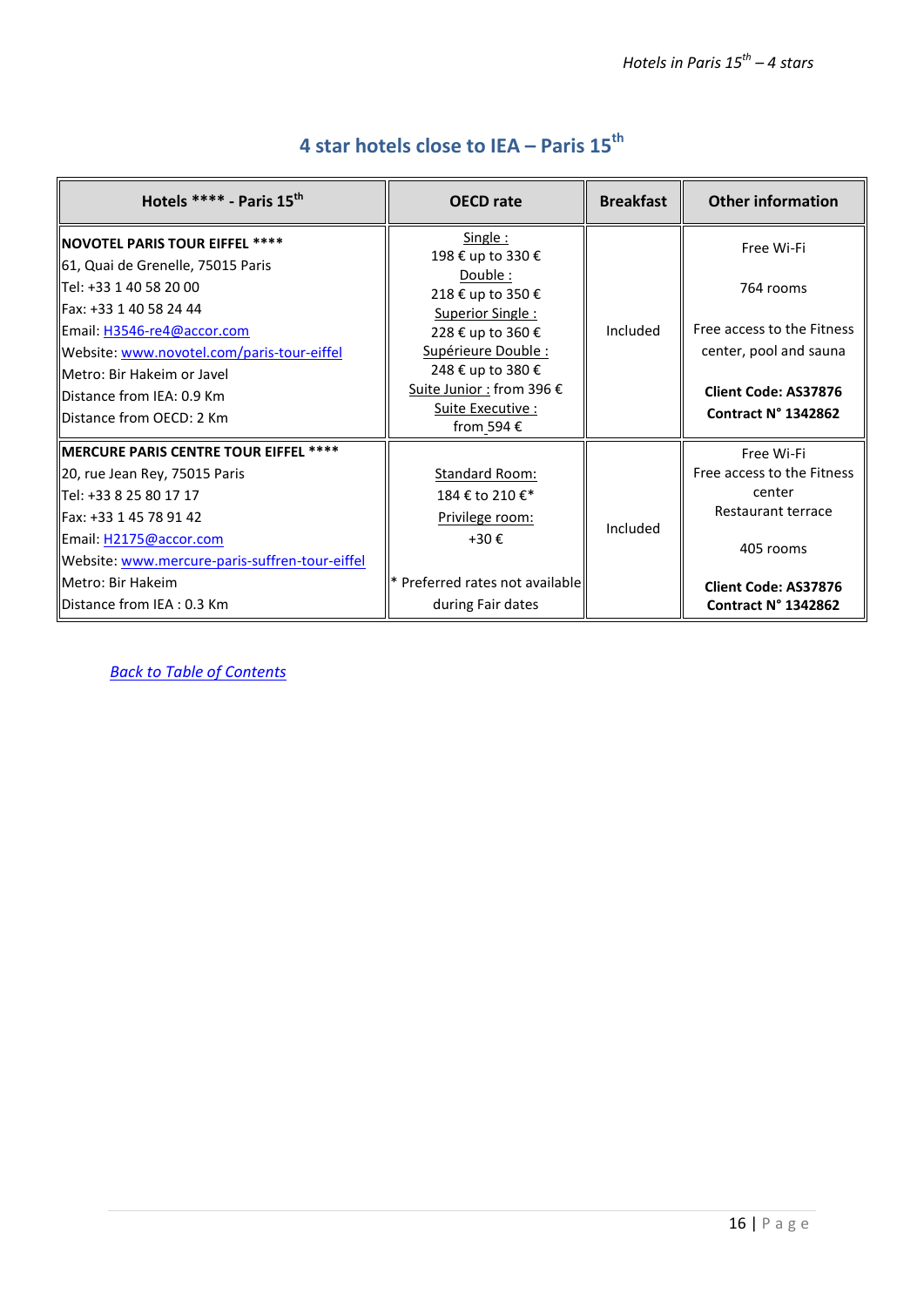|  |  | <b>3 star hotels in Boulogne</b> |  |  |  |
|--|--|----------------------------------|--|--|--|
|--|--|----------------------------------|--|--|--|

<span id="page-16-0"></span>

| Hotels *** in Boulogne                        | <b>OECD</b> rate                        | <b>Breakfast</b> | <b>Other information</b>     |
|-----------------------------------------------|-----------------------------------------|------------------|------------------------------|
| QUALITY HOTEL ACANTHE ***                     |                                         |                  | Free Wi-Fi                   |
| $\left 9/11\right $ rond point Rhin et Danube |                                         |                  |                              |
| 92100 Boulogne Billancourt                    | Single: 139 €<br>Double: 154 $\epsilon$ | 16€              | 69 rooms                     |
| llTel: +33 1 46 99 10 40                      |                                         |                  |                              |
| IFax: +33 1 46 99 00 05                       |                                         |                  | Free of charge cancellation: |
| Email:info@hotelacanthe.com                   |                                         |                  | 3 working days before        |
| Website: www.hotelacanthe.com                 |                                         |                  | arrival                      |
| Metro: Boulogne-Pont de Saint Cloud           |                                         |                  |                              |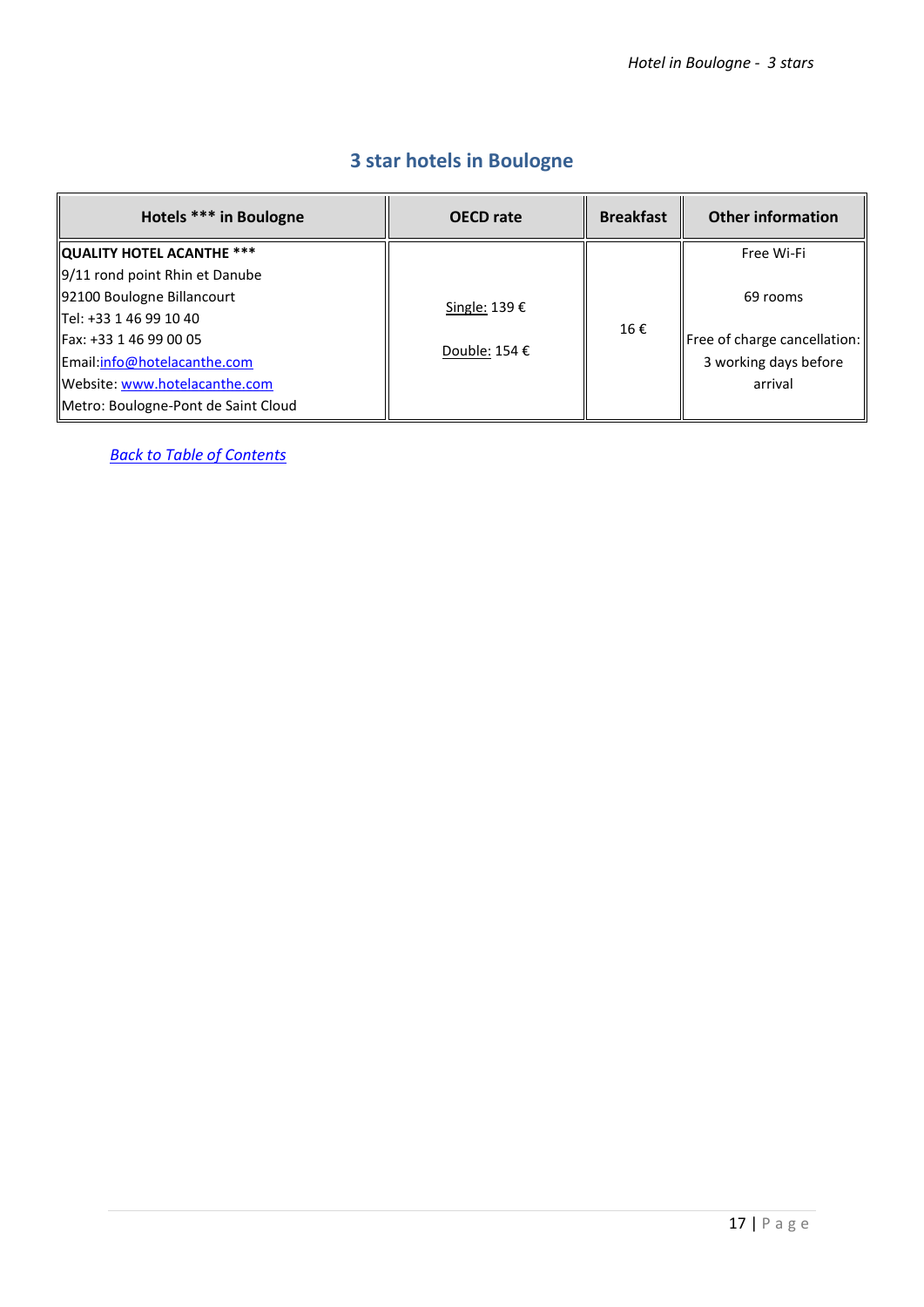#### **4 star hotel in Berlin**

<span id="page-17-0"></span>

| Hôtels **** à Washington                  | <b>Tarif OCDE</b> | <b>Petit</b><br>déjeuner | <b>Autres informations</b>      |
|-------------------------------------------|-------------------|--------------------------|---------------------------------|
| MÖVENPICK HOTEL BERLIN ****               |                   |                          | Free Wi-Fi                      |
| Schöneberger Strasse 3                    |                   |                          | 243 rooms                       |
| 10963 Berlin                              |                   |                          |                                 |
| Tel: +49 30 2300 60                       | Standard:<br>122€ | Included                 | Near Postdamer Platz            |
| Email: hotel.berlin@moevenpick.com        |                   |                          |                                 |
| Website: www.moevenpick-hotels.com/berlin |                   |                          | <b>Booking Code:</b>            |
| llMetro: Anhalter Bahnhof                 |                   |                          | MK118876<br>Or direct link here |
|                                           |                   |                          |                                 |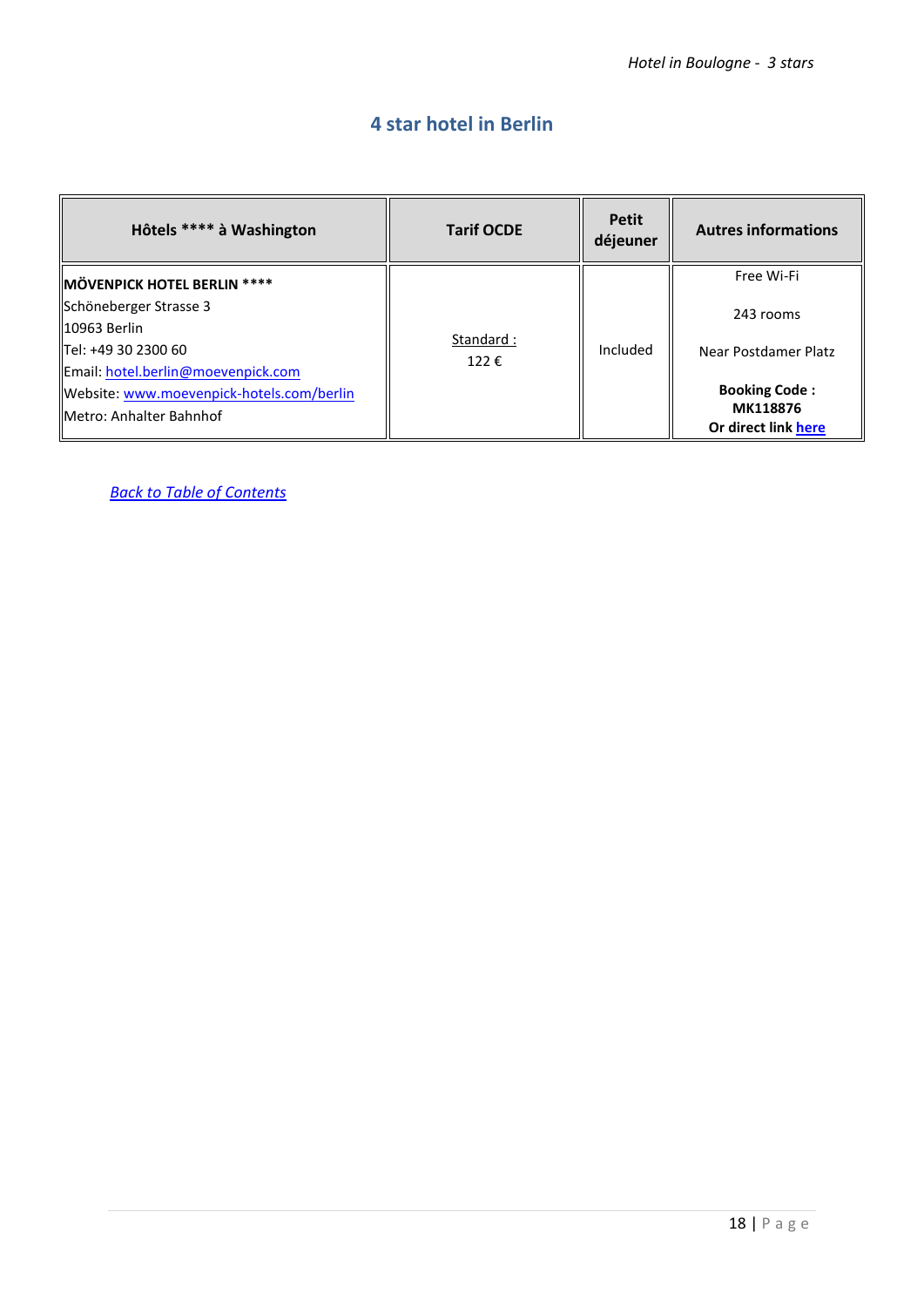<span id="page-18-0"></span>

| Hotels **** in Washington                                                                                                                                                                                                                                                                                                                                         | <b>OECD</b> rate                                                        | <b>Breakfast</b> | <b>Other information</b>                                                                                                                  |
|-------------------------------------------------------------------------------------------------------------------------------------------------------------------------------------------------------------------------------------------------------------------------------------------------------------------------------------------------------------------|-------------------------------------------------------------------------|------------------|-------------------------------------------------------------------------------------------------------------------------------------------|
| <b>IST.GREGORY LUXURY HOTEL &amp; SUITES ****</b><br>2033 M Street, Northwest<br>Washington DC 20036-5305<br>Tel: (202) 530-3600<br>Fax: (202) 466-6770<br>N° vert gratuit : (800) 829-5034<br>Email: reservations@stgregoryhotelwdc.com<br>Website: Error! Hyperlink reference not valid.<br>www.stgregoryhotelwdc.com<br>Metro: Dupont Circle or Farragut North | Deluxe room:<br>219 \$ to 269 \$<br>Executive room:<br>239 \$ to 289 \$ | <b>NC</b>        | Free Wi-Fi<br>In the centre of DC<br><b>Rate booking Code: OECD</b><br>Only available by phone<br><b>2014 Fares, waiting for</b><br>odate |

#### **4 star hotels in Washington**